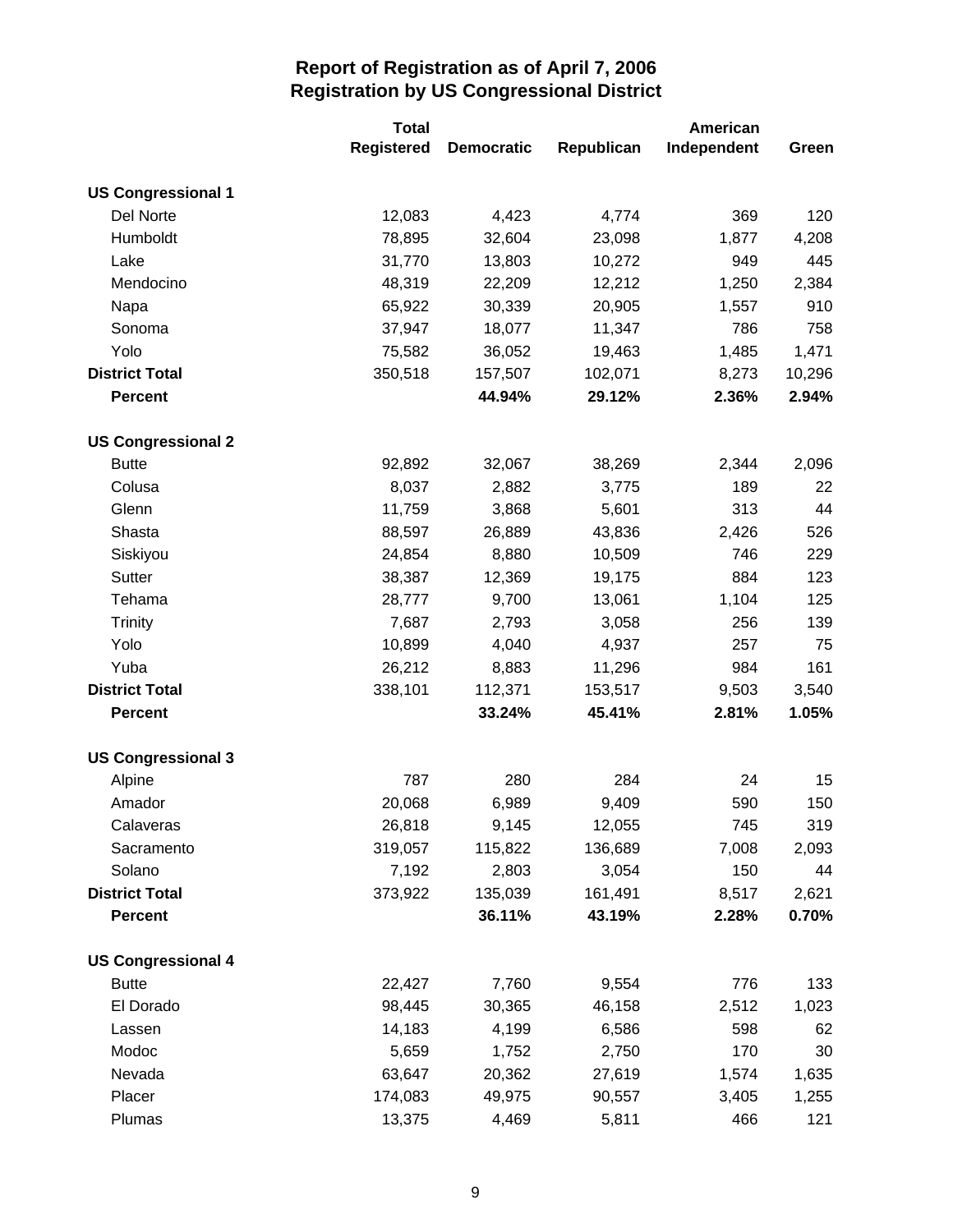|                           |             | <b>Natural</b> | Peace and |                | <b>Decline to</b> |
|---------------------------|-------------|----------------|-----------|----------------|-------------------|
|                           | Libertarian | Law            | Freedom   | Other          | <b>State</b>      |
| <b>US Congressional 1</b> |             |                |           |                |                   |
| Del Norte                 | 91          | 4              | 37        | 110            | 2,155             |
| Humboldt                  | 712         | 111            | 276       | 225            | 15,784            |
| Lake                      | 215         | 22             | 114       | 75             | 5,875             |
| Mendocino                 | 383         | 60             | 255       | 278            | 9,288             |
| Napa                      | 385         | 53             | 140       | 520            | 11,113            |
| Sonoma                    | 238         | 26             | 86        | 181            | 6,448             |
| Yolo                      | 338         | 64             | 425       | 662            | 15,622            |
| <b>District Total</b>     | 2,362       | 340            | 1,333     | 2,051          | 66,285            |
| <b>Percent</b>            | 0.67%       | 0.10%          | 0.38%     | 0.59%          | 18.91%            |
| <b>US Congressional 2</b> |             |                |           |                |                   |
| <b>Butte</b>              | 717         | 60             | 397       | 606            | 16,336            |
| Colusa                    | 32          | 3              | 22        | 26             | 1,086             |
| Glenn                     | 39          | 9              | 39        | 28             | 1,818             |
| Shasta                    | 551         | 45             | 203       | 217            | 13,904            |
| Siskiyou                  | 254         | 52             | 60        | 310            | 3,814             |
| Sutter                    | 180         | 18             | 111       | 991            | 4,536             |
| Tehama                    | 197         | 12             | 105       | 137            | 4,336             |
| <b>Trinity</b>            | 78          | 12             | 31        | 100            | 1,220             |
| Yolo                      | 54          | 10             | 20        | 79             | 1,427             |
| Yuba                      | 154         | 16             | 94        | 35             | 4,589             |
| <b>District Total</b>     | 2,256       | 237            | 1,082     | 2,529          | 53,066            |
| <b>Percent</b>            | 0.67%       | 0.07%          | 0.32%     | 0.75%          | 15.70%            |
| <b>US Congressional 3</b> |             |                |           |                |                   |
| Alpine                    | 5           | $\pmb{0}$      | 1         | $\overline{2}$ | 176               |
| Amador                    | 131         | 14             | 31        | 170            | 2,584             |
| Calaveras                 | 333         | 19             | 63        | 95             | 4,044             |
| Sacramento                | 1,491       | 185            | 1,197     | 792            | 53,780            |
| Solano                    | 36          | 3              | 14        | 28             | 1,060             |
| <b>District Total</b>     | 1,996       | 221            | 1,306     | 1,087          | 61,644            |
| <b>Percent</b>            | 0.53%       | 0.06%          | 0.35%     | 0.29%          | 16.49%            |
| <b>US Congressional 4</b> |             |                |           |                |                   |
| <b>Butte</b>              | 140         | 29             | 100       | 144            | 3,791             |
| El Dorado                 | 667         | 57             | 250       | 656            | 16,757            |
| Lassen                    | 86          | 10             | 27        | 21             | 2,594             |
| Modoc                     | 42          | 3              | 9         | 6              | 897               |
| Nevada                    | 502         | 46             | 128       | 245            | 11,536            |
| Placer                    | 1,114       | 90             | 242       | 367            | 27,078            |
| Plumas                    | 95          | 15             | 37        | 10             | 2,351             |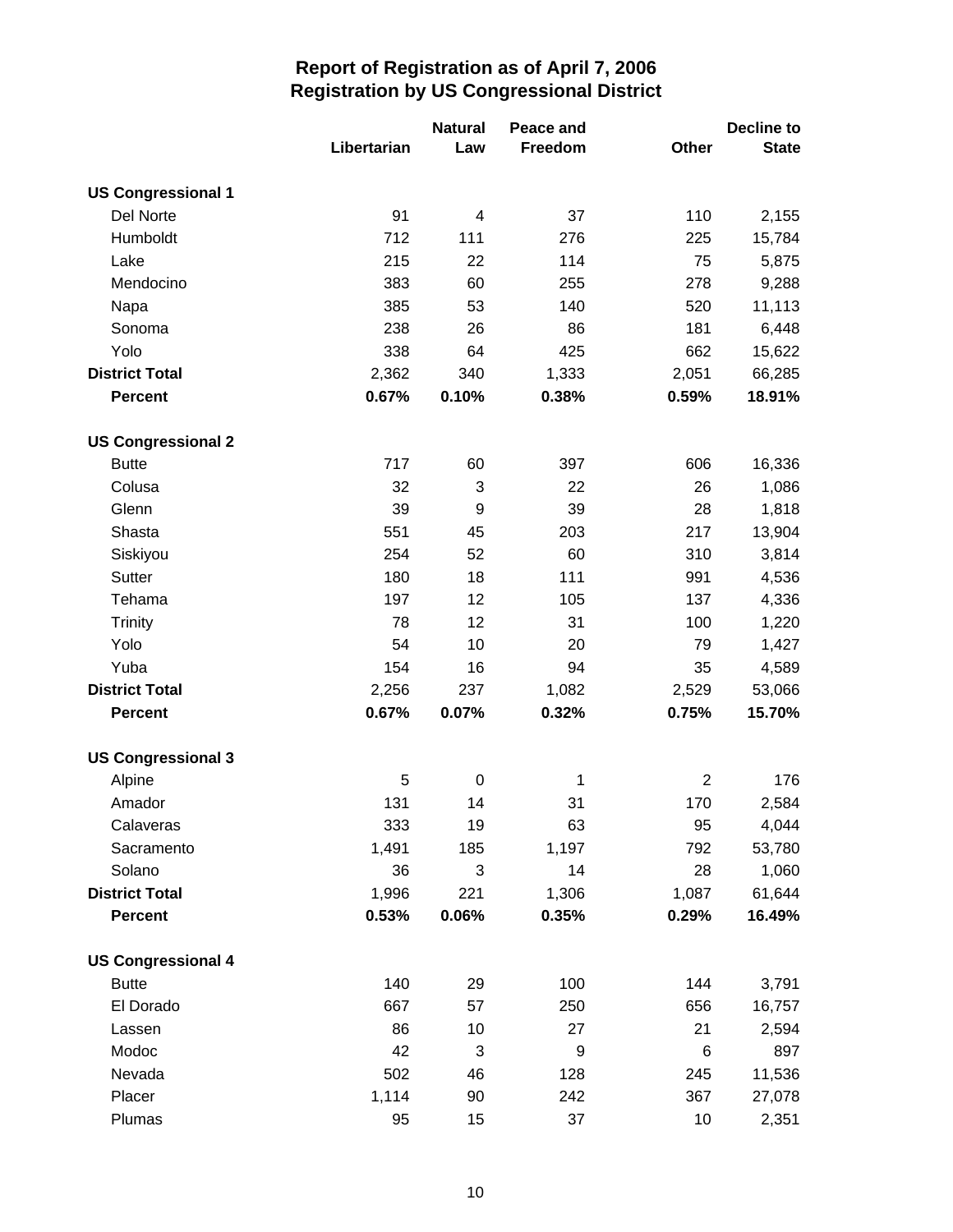|                            | <b>Total</b>      | <b>American</b>   |            |             |        |
|----------------------------|-------------------|-------------------|------------|-------------|--------|
|                            | <b>Registered</b> | <b>Democratic</b> | Republican | Independent | Green  |
| Sacramento                 | 17,113            | 5,271             | 8,395      | 407         | 111    |
| Sierra                     | 2,259             | 709               | 969        | 84          | 23     |
| <b>District Total</b>      | 411,191           | 124,862           | 198,399    | 9,992       | 4,393  |
| <b>Percent</b>             |                   | 30.37%            | 48.25%     | 2.43%       | 1.07%  |
| <b>US Congressional 5</b>  |                   |                   |            |             |        |
| Sacramento                 | 277,894           | 141,224           | 69,182     | 6,479       | 3,472  |
| <b>District Total</b>      | 277,894           | 141,224           | 69,182     | 6,479       | 3,472  |
| <b>Percent</b>             |                   | 50.82%            | 24.90%     | 2.33%       | 1.25%  |
| <b>US Congressional 6</b>  |                   |                   |            |             |        |
| Marin                      | 146,603           | 75,428            | 33,844     | 2,650       | 3,571  |
| Sonoma                     | 203,551           | 102,176           | 51,297     | 4,132       | 5,948  |
| <b>District Total</b>      | 350,154           | 177,604           | 85,141     | 6,782       | 9,519  |
| <b>Percent</b>             |                   | 50.72%            | 24.32%     | 1.94%       | 2.72%  |
| <b>US Congressional 7</b>  |                   |                   |            |             |        |
| Contra Costa               | 170,799           | 99,426            | 32,521     | 3,255       | 1,863  |
| Solano                     | 101,563           | 51,141            | 28,091     | 2,007       | 634    |
| <b>District Total</b>      | 272,362           | 150,567           | 60,612     | 5,262       | 2,497  |
| <b>Percent</b>             |                   | 55.28%            | 22.25%     | 1.93%       | 0.92%  |
| <b>US Congressional 8</b>  |                   |                   |            |             |        |
| San Francisco              | 339,419           | 186,116           | 35,642     | 5,608       | 10,888 |
| <b>District Total</b>      | 339,419           | 186,116           | 35,642     | 5,608       | 10,888 |
| <b>Percent</b>             |                   | 54.83%            | 10.50%     | 1.65%       | 3.21%  |
| <b>US Congressional 9</b>  |                   |                   |            |             |        |
| Alameda                    | 328,763           | 205,428           | 32,179     | 4,504       | 10,786 |
| <b>District Total</b>      | 328,763           | 205,428           | 32,179     | 4,504       | 10,786 |
| <b>Percent</b>             |                   | 62.49%            | 9.79%      | 1.37%       | 3.28%  |
| <b>US Congressional 10</b> |                   |                   |            |             |        |
| Alameda                    | 43,600            | 16,196            | 16,980     | 1,027       | 267    |
| Contra Costa               | 237,313           | 109,204           | 76,409     | 4,354       | 2,184  |
| Sacramento                 | 1,668             | 708               | 600        | 32          | 10     |
| Solano                     | 57,040            | 26,705            | 17,448     | 1,098       | 227    |
| <b>District Total</b>      | 339,621           | 152,813           | 111,437    | 6,511       | 2,688  |
| <b>Percent</b>             |                   | 45.00%            | 32.81%     | 1.92%       | 0.79%  |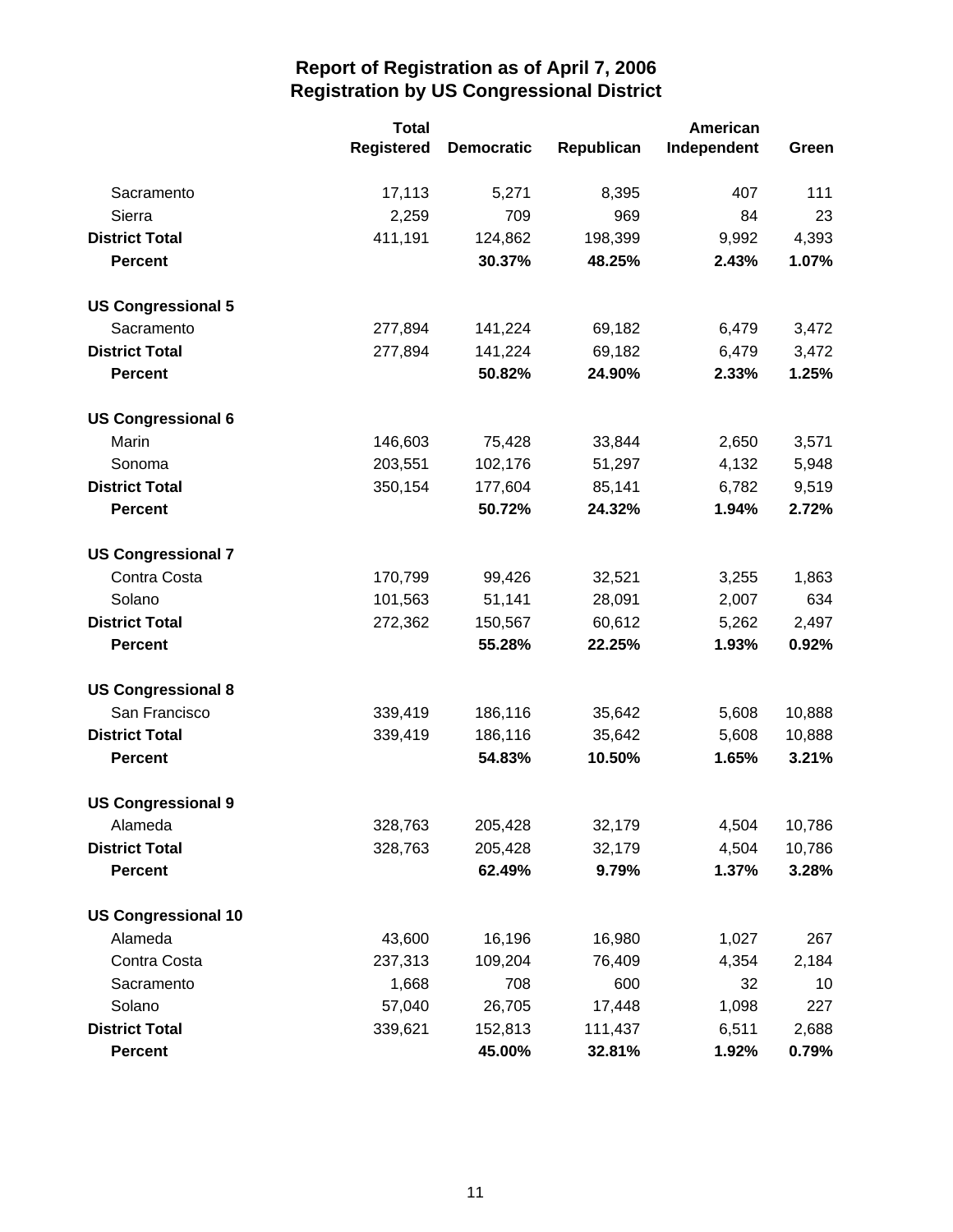|                            |             | <b>Natural</b> | Peace and |       | <b>Decline to</b> |
|----------------------------|-------------|----------------|-----------|-------|-------------------|
|                            | Libertarian | Law            | Freedom   | Other | <b>State</b>      |
| Sacramento                 | 100         | 8              | 33        | 63    | 2,725             |
| Sierra                     | 26          | 0              | 6         | 30    | 412               |
| <b>District Total</b>      | 2,772       | 258            | 832       | 1,542 | 68,141            |
| <b>Percent</b>             | 0.67%       | 0.06%          | 0.20%     | 0.38% | 16.57%            |
| <b>US Congressional 5</b>  |             |                |           |       |                   |
| Sacramento                 | 1,445       | 307            | 3,069     | 698   | 52,018            |
| <b>District Total</b>      | 1,445       | 307            | 3,069     | 698   | 52,018            |
| <b>Percent</b>             | 0.52%       | 0.11%          | 1.10%     | 0.25% | 18.72%            |
| <b>US Congressional 6</b>  |             |                |           |       |                   |
| Marin                      | 808         | 117            | 323       | 432   | 29,430            |
| Sonoma                     | 1,330       | 172            | 630       | 1,344 | 36,522            |
| <b>District Total</b>      | 2,138       | 289            | 953       | 1,776 | 65,952            |
| <b>Percent</b>             | 0.61%       | 0.08%          | 0.27%     | 0.51% | 18.84%            |
| <b>US Congressional 7</b>  |             |                |           |       |                   |
| Contra Costa               | 797         | 292            | 660       | 1,099 | 30,886            |
| Solano                     | 414         | 61             | 201       | 530   | 18,484            |
| <b>District Total</b>      | 1,211       | 353            | 861       | 1,629 | 49,370            |
| <b>Percent</b>             | 0.44%       | 0.13%          | 0.32%     | 0.60% | 18.13%            |
| <b>US Congressional 8</b>  |             |                |           |       |                   |
| San Francisco              | 1,884       | 478            | 1,405     | 515   | 96,883            |
| <b>District Total</b>      | 1,884       | 478            | 1,405     | 515   | 96,883            |
| <b>Percent</b>             | 0.56%       | 0.14%          | 0.41%     | 0.15% | 28.54%            |
| <b>US Congressional 9</b>  |             |                |           |       |                   |
| Alameda                    | 1,423       | 907            | 2,143     | 2,272 | 69,121            |
| <b>District Total</b>      | 1,423       | 907            | 2,143     | 2,272 | 69,121            |
| <b>Percent</b>             | 0.43%       | 0.28%          | 0.65%     | 0.69% | 21.02%            |
| <b>US Congressional 10</b> |             |                |           |       |                   |
| Alameda                    | 222         | 23             | 64        | 314   | 8,507             |
| Contra Costa               | 1,101       | 197            | 464       | 1,699 | 41,701            |
| Sacramento                 | 14          | 1              | 6         | 5     | 292               |
| Solano                     | 222         | 36             | 113       | 334   | 10,857            |
| <b>District Total</b>      | 1,559       | 257            | 647       | 2,352 | 61,357            |
| <b>Percent</b>             | 0.46%       | 0.08%          | 0.19%     | 0.69% | 18.07%            |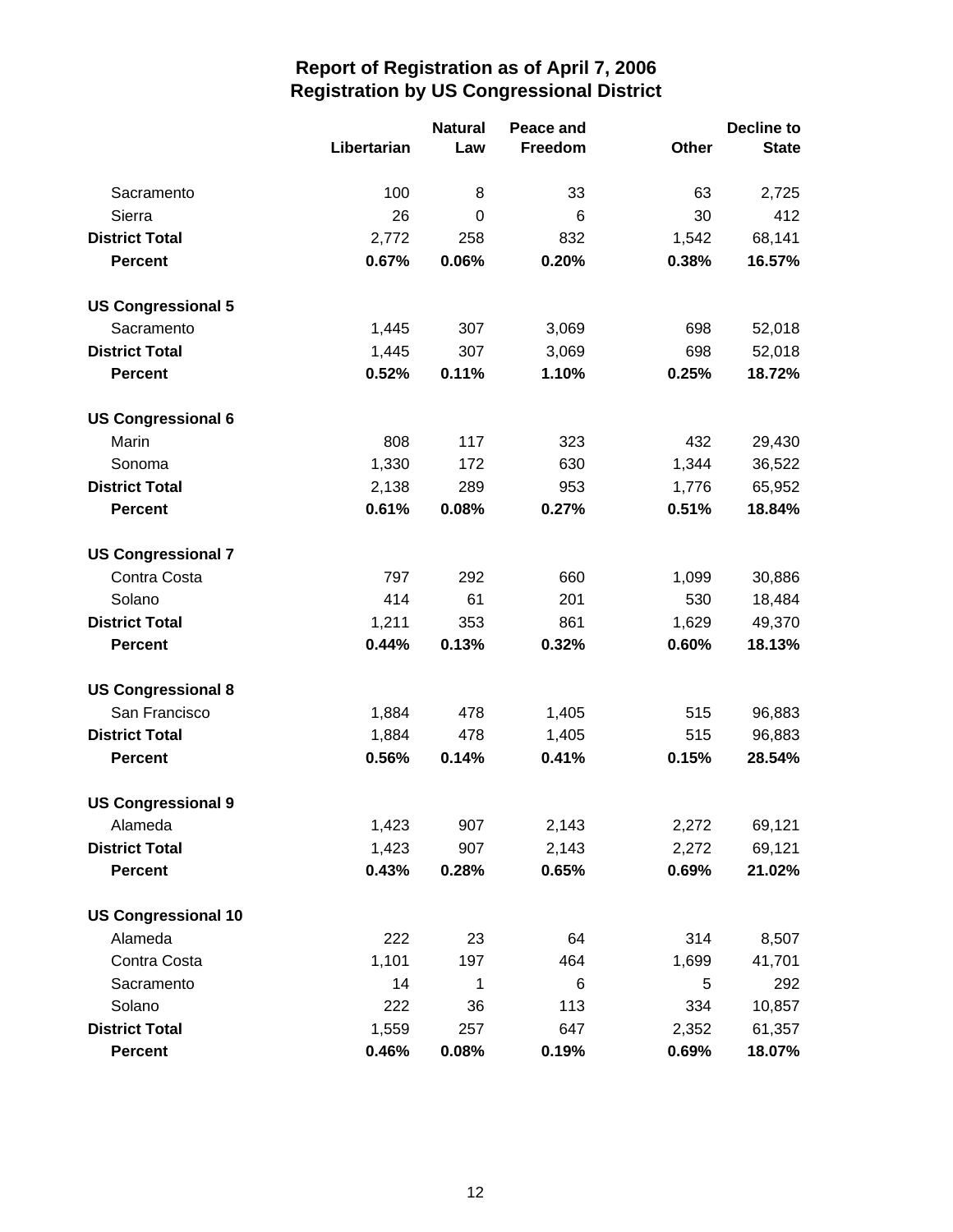|                            | <b>Total</b>      |                   | American   |             |       |
|----------------------------|-------------------|-------------------|------------|-------------|-------|
|                            | <b>Registered</b> | <b>Democratic</b> | Republican | Independent | Green |
| <b>US Congressional 11</b> |                   |                   |            |             |       |
| Alameda                    | 50,487            | 19,323            | 18,684     | 980         | 270   |
| Contra Costa               | 84,972            | 29,192            | 37,718     | 1,620       | 341   |
| San Joaquin                | 193,268           | 73,006            | 89,033     | 3,644       | 702   |
| Santa Clara                | 20,774            | 8,203             | 7,854      | 462         | 120   |
| <b>District Total</b>      | 349,501           | 129,724           | 153,289    | 6,706       | 1,433 |
| <b>Percent</b>             |                   | 37.12%            | 43.86%     | 1.92%       | 0.41% |
| <b>US Congressional 12</b> |                   |                   |            |             |       |
| San Francisco              | 78,377            | 40,896            | 11,366     | 1,164       | 1,763 |
| San Mateo                  | 250,612           | 125,748           | 59,038     | 4,724       | 2,437 |
| <b>District Total</b>      | 328,989           | 166,644           | 70,404     | 5,888       | 4,200 |
| <b>Percent</b>             |                   | 50.65%            | 21.40%     | 1.79%       | 1.28% |
| <b>US Congressional 13</b> |                   |                   |            |             |       |
| Alameda                    | 267,928           | 141,226           | 53,564     | 4,727       | 2,298 |
| <b>District Total</b>      | 267,928           | 141,226           | 53,564     | 4,727       | 2,298 |
| <b>Percent</b>             |                   | 52.71%            | 19.99%     | 1.76%       | 0.86% |
| <b>US Congressional 14</b> |                   |                   |            |             |       |
| San Mateo                  | 98,399            | 45,907            | 28,407     | 1,719       | 1,319 |
| Santa Clara                | 182,060           | 80,153            | 50,941     | 2,465       | 1,944 |
| Santa Cruz                 | 43,948            | 20,488            | 11,789     | 850         | 1,377 |
| <b>District Total</b>      | 324,407           | 146,548           | 91,137     | 5,034       | 4,640 |
| <b>Percent</b>             |                   | 45.17%            | 28.09%     | 1.55%       | 1.43% |
| <b>US Congressional 15</b> |                   |                   |            |             |       |
| Santa Clara                | 285,231           | 124,035           | 79,921     | 5,462       | 2,069 |
| <b>District Total</b>      | 285,231           | 124,035           | 79,921     | 5,462       | 2,069 |
| <b>Percent</b>             |                   | 43.49%            | 28.02%     | 1.91%       | 0.73% |
| <b>US Congressional 16</b> |                   |                   |            |             |       |
| Santa Clara                | 260,215           | 123,801           | 66,351     | 5,234       | 1,902 |
| <b>District Total</b>      | 260,215           | 123,801           | 66,351     | 5,234       | 1,902 |
| <b>Percent</b>             |                   | 47.58%            | 25.50%     | 2.01%       | 0.73% |
| <b>US Congressional 17</b> |                   |                   |            |             |       |
| Monterey                   | 151,715           | 72,736            | 47,421     | 2,937       | 1,407 |
| San Benito                 | 24,736            | 11,163            | 8,410      | 579         | 158   |
| Santa Cruz                 | 96,979            | 54,193            | 17,643     | 1,648       | 3,308 |
| <b>District Total</b>      | 273,430           | 138,092           | 73,474     | 5,164       | 4,873 |
| <b>Percent</b>             |                   | 50.50%            | 26.87%     | 1.89%       | 1.78% |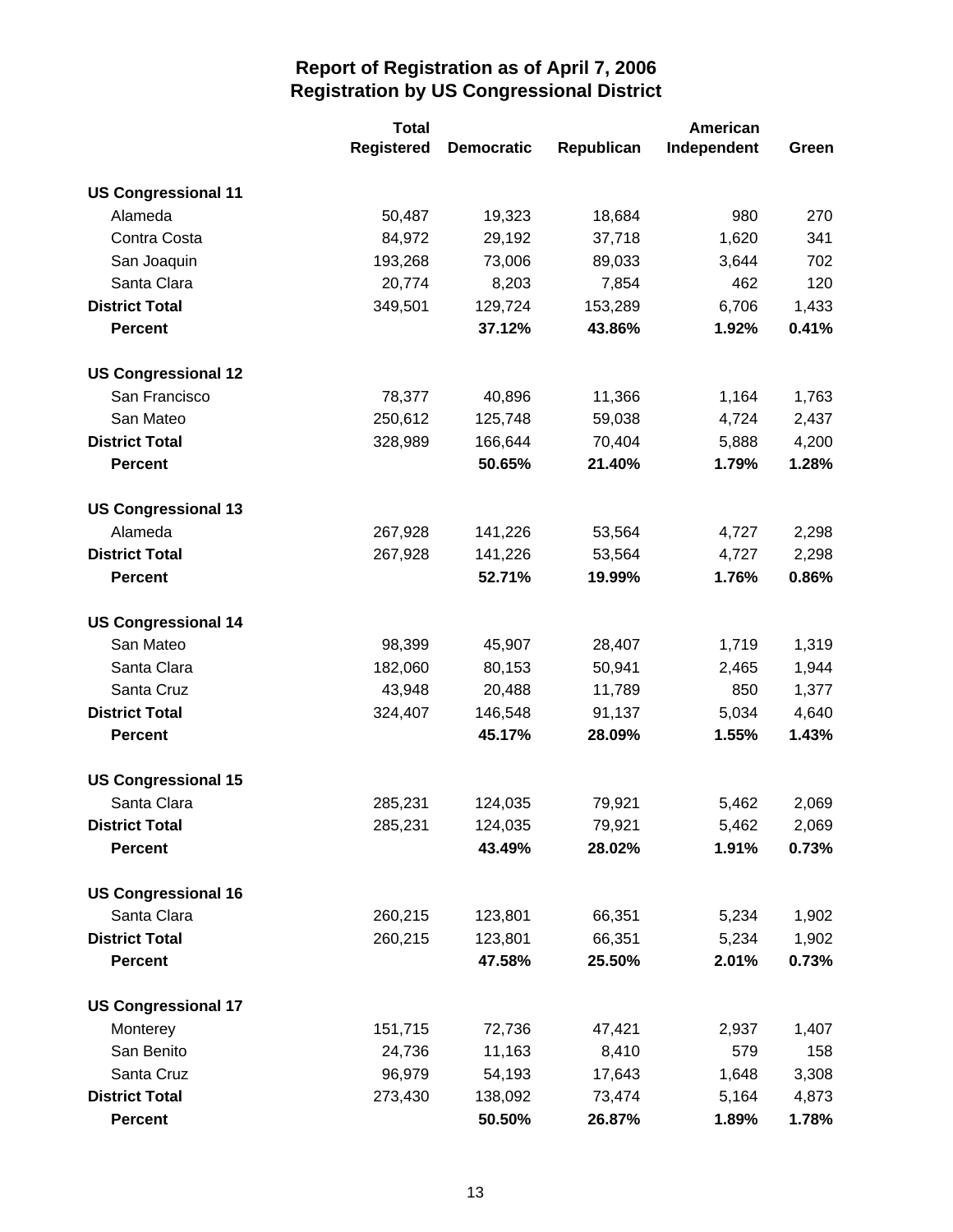|                            |             | <b>Natural</b> | Peace and |       | <b>Decline to</b> |
|----------------------------|-------------|----------------|-----------|-------|-------------------|
|                            | Libertarian | Law            | Freedom   | Other | <b>State</b>      |
| <b>US Congressional 11</b> |             |                |           |       |                   |
| Alameda                    | 225         | 28             | 74        | 333   | 10,570            |
| Contra Costa               | 323         | 46             | 85        | 484   | 15,163            |
| San Joaquin                | 698         | 94             | 531       | 1,489 | 24,071            |
| Santa Clara                | 102         | 13             | 42        | 45    | 3,933             |
| <b>District Total</b>      | 1,348       | 181            | 732       | 2,351 | 53,737            |
| <b>Percent</b>             | 0.39%       | 0.05%          | 0.21%     | 0.67% | 15.38%            |
| <b>US Congressional 12</b> |             |                |           |       |                   |
| San Francisco              | 380         | 78             | 219       | 122   | 22,389            |
| San Mateo                  | 1,014       | 270            | 576       | 589   | 56,216            |
| <b>District Total</b>      | 1,394       | 348            | 795       | 711   | 78,605            |
| <b>Percent</b>             | 0.42%       | 0.11%          | 0.24%     | 0.22% | 23.89%            |
| <b>US Congressional 13</b> |             |                |           |       |                   |
| Alameda                    | 1,155       | 307            | 866       | 2,052 | 61,733            |
| <b>District Total</b>      | 1,155       | 307            | 866       | 2,052 | 61,733            |
| <b>Percent</b>             | 0.43%       | 0.11%          | 0.32%     | 0.77% | 23.04%            |
| <b>US Congressional 14</b> |             |                |           |       |                   |
| San Mateo                  | 615         | 71             | 252       | 287   | 19,822            |
| Santa Clara                | 1,160       | 145            | 351       | 459   | 44,442            |
| Santa Cruz                 | 521         | 46             | 121       | 400   | 8,356             |
| <b>District Total</b>      | 2,296       | 262            | 724       | 1,146 | 72,620            |
| <b>Percent</b>             | 0.71%       | 0.08%          | 0.22%     | 0.35% | 22.39%            |
| <b>US Congressional 15</b> |             |                |           |       |                   |
| Santa Clara                | 1,708       | 222            | 749       | 722   | 70,343            |
| <b>District Total</b>      | 1,708       | 222            | 749       | 722   | 70,343            |
| <b>Percent</b>             | 0.60%       | 0.08%          | 0.26%     | 0.25% | 24.66%            |
| <b>US Congressional 16</b> |             |                |           |       |                   |
| Santa Clara                | 1,454       | 259            | 900       | 590   | 59,724            |
| <b>District Total</b>      | 1,454       | 259            | 900       | 590   | 59,724            |
| <b>Percent</b>             | 0.56%       | 0.10%          | 0.35%     | 0.23% | 22.95%            |
| <b>US Congressional 17</b> |             |                |           |       |                   |
| Monterey                   | 656         | 138            | 388       | 313   | 25,719            |
| San Benito                 | 128         | 13             | 58        | 95    | 4,132             |
| Santa Cruz                 | 693         | 101            | 354       | 705   | 18,334            |
| <b>District Total</b>      | 1,477       | 252            | 800       | 1,113 | 48,185            |
| <b>Percent</b>             | 0.54%       | 0.09%          | 0.29%     | 0.41% | 17.62%            |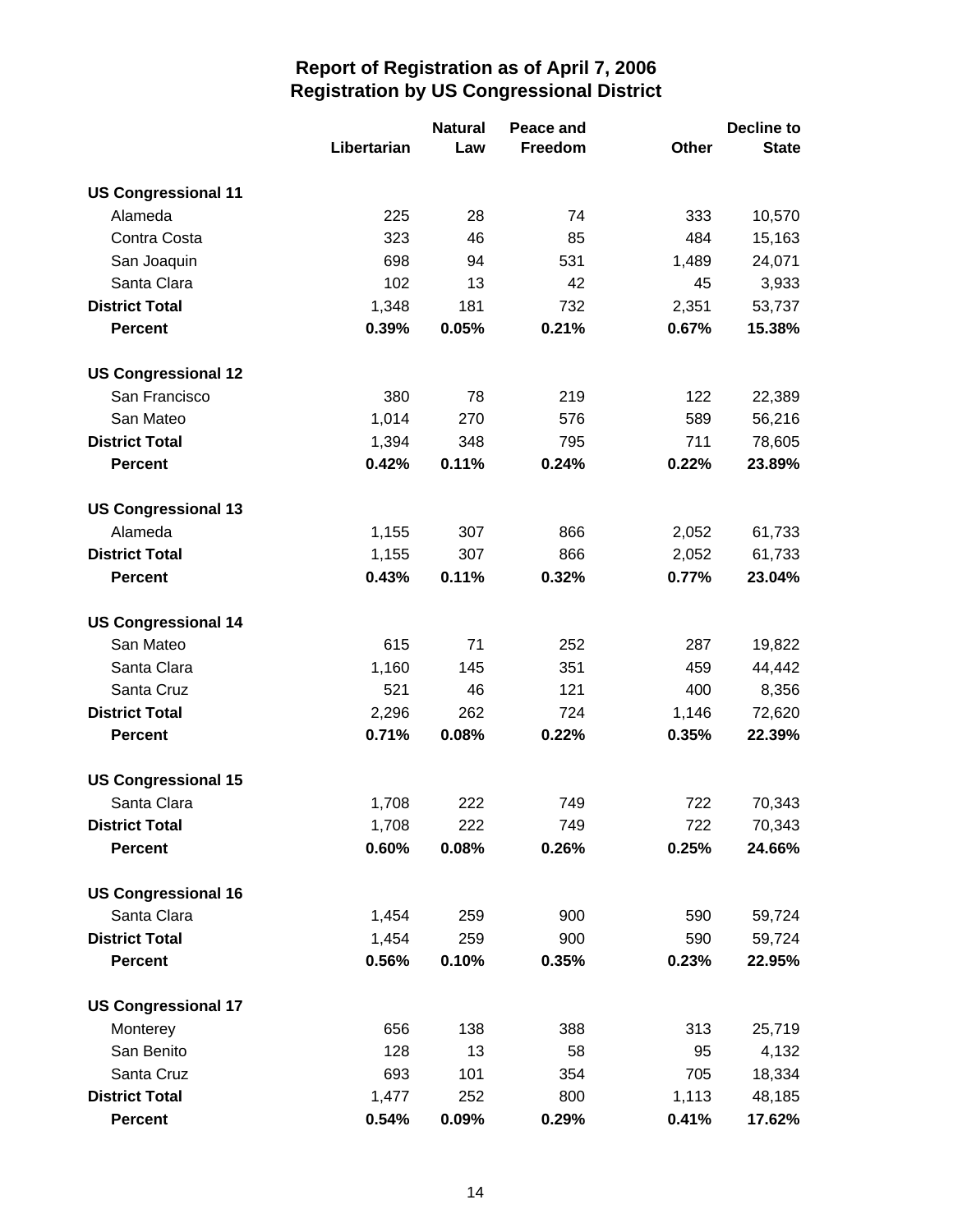|                            | <b>Total</b>      | American          |            |             |       |
|----------------------------|-------------------|-------------------|------------|-------------|-------|
|                            | <b>Registered</b> | <b>Democratic</b> | Republican | Independent | Green |
|                            |                   |                   |            |             |       |
| <b>US Congressional 18</b> |                   |                   |            |             |       |
| Fresno                     | 1,357             | 471               | 730        | 18          | 3     |
| Madera                     | 434               | 126               | 271        | 9           | 1     |
| Merced                     | 90,963            | 40,922            | 38,167     | 1,676       | 300   |
| San Joaquin                | 68,863            | 37,042            | 22,070     | 945         | 202   |
| Stanislaus                 | 90,186            | 41,390            | 33,504     | 2,016       | 402   |
| <b>District Total</b>      | 251,803           | 119,951           | 94,742     | 4,664       | 908   |
| <b>Percent</b>             |                   | 47.64%            | 37.63%     | 1.85%       | 0.36% |
| <b>US Congressional 19</b> |                   |                   |            |             |       |
| Fresno                     | 111,535           | 41,423            | 53,255     | 1,815       | 694   |
| Madera                     | 34,388            | 11,932            | 17,426     | 584         | 159   |
| Mariposa                   | 11,212            | 3,630             | 5,268      | 310         | 157   |
| Stanislaus                 | 109,811           | 40,631            | 50,775     | 2,180       | 393   |
| Tuolumne                   | 31,843            | 11,623            | 13,976     | 914         | 296   |
| <b>District Total</b>      | 298,789           | 109,239           | 140,700    | 5,803       | 1,699 |
| <b>Percent</b>             |                   | 36.56%            | 47.09%     | 1.94%       | 0.57% |
| <b>US Congressional 20</b> |                   |                   |            |             |       |
| Fresno                     | 80,498            | 43,064            | 26,722     | 1,201       | 345   |
| Kern                       | 56,549            | 33,053            | 16,343     | 1,012       | 70    |
| Kings                      | 43,938            | 16,852            | 20,726     | 867         | 110   |
| <b>District Total</b>      | 180,985           | 92,969            | 63,791     | 3,080       | 525   |
| <b>Percent</b>             |                   | 51.37%            | 35.25%     | 1.70%       | 0.29% |
| <b>US Congressional 21</b> |                   |                   |            |             |       |
| Fresno                     | 130,443           | 43,632            | 67,125     | 2,335       | 559   |
| <b>Tulare</b>              | 131,311           | 45,122            | 63,852     | 2,951       | 543   |
| <b>District Total</b>      | 261,754           | 88,754            | 130,977    | 5,286       | 1,102 |
| <b>Percent</b>             |                   | 33.91%            | 50.04%     | 2.02%       | 0.42% |
| <b>US Congressional 22</b> |                   |                   |            |             |       |
| Kern                       | 226,710           | 66,301            | 121,504    | 6,100       | 686   |
| Los Angeles                | 33,783            | 10,809            | 16,205     | 855         | 140   |
| San Luis Obispo            | 72,903            | 22,166            | 35,891     | 1,610       | 733   |
| <b>District Total</b>      | 333,396           | 99,276            | 173,600    | 8,565       | 1,559 |
| <b>Percent</b>             |                   | 29.78%            | 52.07%     | 2.57%       | 0.47% |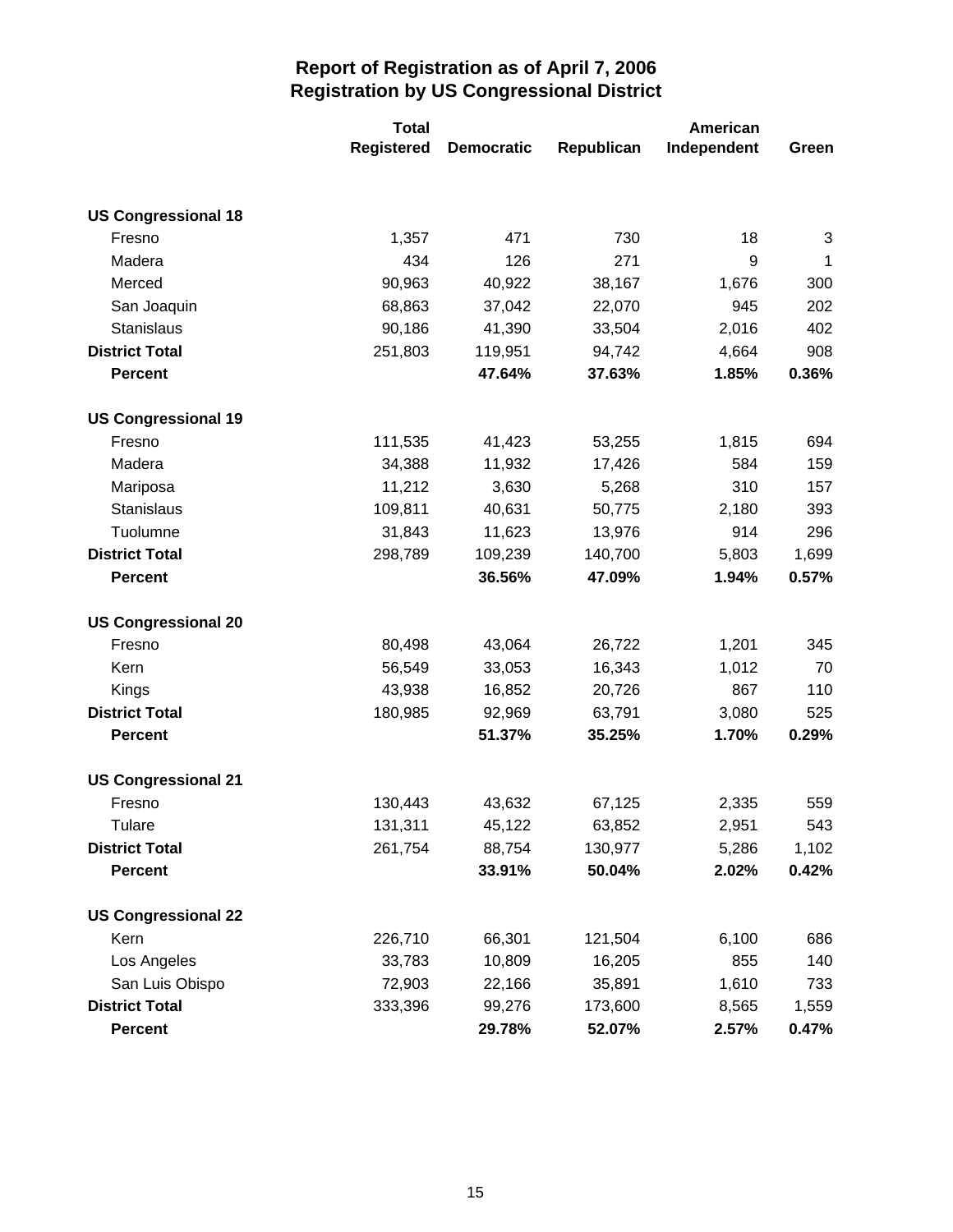|                            |             | <b>Natural</b> | Peace and      |                |              |
|----------------------------|-------------|----------------|----------------|----------------|--------------|
|                            | Libertarian | Law            | Freedom        | <b>Other</b>   | <b>State</b> |
|                            |             |                |                |                |              |
| <b>US Congressional 18</b> |             |                |                |                |              |
| Fresno                     | 5           | $\mathbf 0$    | $\overline{2}$ | $\overline{2}$ | 126          |
| Madera                     | 1           | $\mathbf 0$    | $\mathbf 0$    | $\overline{2}$ | 24           |
| Merced                     | 242         | 48             | 161            | 129            | 9,318        |
| San Joaquin                | 144         | 59             | 490            | 363            | 7,548        |
| Stanislaus                 | 369         | 57             | 562            | 750            | 11,136       |
| <b>District Total</b>      | 761         | 164            | 1,215          | 1,246          | 28,152       |
| <b>Percent</b>             | 0.30%       | 0.07%          | 0.48%          | 0.49%          | 11.18%       |
| <b>US Congressional 19</b> |             |                |                |                |              |
| Fresno                     | 422         | 76             | 158            | 169            | 13,523       |
| Madera                     | 131         | 16             | 36             | 139            | 3,965        |
| Mariposa                   | 76          | 8              | 27             | 157            | 1,579        |
| <b>Stanislaus</b>          | 399         | 66             | 376            | 913            | 14,078       |
| Tuolumne                   | 207         | 17             | 75             | 119            | 4,616        |
| <b>District Total</b>      | 1,235       | 183            | 672            | 1,497          | 37,761       |
| <b>Percent</b>             | 0.41%       | 0.06%          | 0.22%          | 0.50%          | 12.64%       |
| <b>US Congressional 20</b> |             |                |                |                |              |
| Fresno                     | 225         | 70             | 195            | 89             | 8,587        |
| Kern                       | 162         | 68             | 180            | 91             | 5,570        |
| Kings                      | 132         | 29             | 16             | 365            | 4,841        |
| <b>District Total</b>      | 519         | 167            | 391            | 545            | 18,998       |
| <b>Percent</b>             | 0.29%       | 0.09%          | 0.22%          | 0.30%          | 10.50%       |
| <b>US Congressional 21</b> |             |                |                |                |              |
| Fresno                     | 443         | 65             | 173            | 175            | 15,936       |
| Tulare                     | 479         | 123            | 275            | 263            | 17,703       |
| <b>District Total</b>      | 922         | 188            | 448            | 438            | 33,639       |
| <b>Percent</b>             | 0.35%       | 0.07%          | 0.17%          | 0.17%          | 12.85%       |
| <b>US Congressional 22</b> |             |                |                |                |              |
| Kern                       | 1,159       | 127            | 368            | 402            | 30,063       |
| Los Angeles                | 155         | 34             | 89             | 203            | 5,293        |
| San Luis Obispo            | 422         | 60             | 134            | 842            | 11,045       |
| <b>District Total</b>      | 1,736       | 221            | 591            | 1,447          | 46,401       |
| <b>Percent</b>             | 0.52%       | 0.07%          | 0.18%          | 0.43%          | 13.92%       |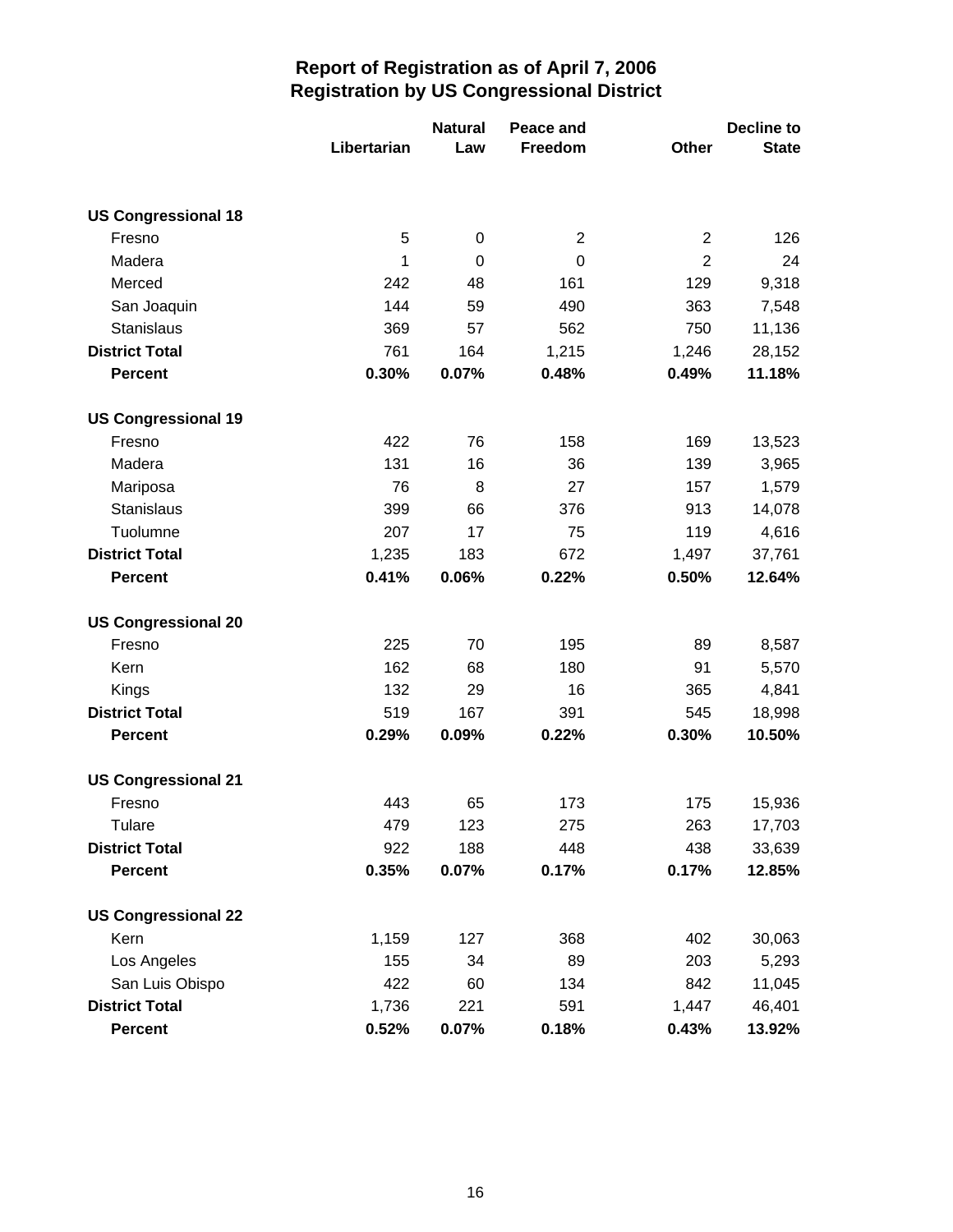|                            | <b>Total</b>      |                   | American   |             |       |
|----------------------------|-------------------|-------------------|------------|-------------|-------|
|                            | <b>Registered</b> | <b>Democratic</b> | Republican | Independent | Green |
| <b>US Congressional 23</b> |                   |                   |            |             |       |
| San Luis Obispo            | 78,783            | 31,426            | 28,437     | 1,757       | 1,383 |
| Santa Barbara              | 128,332           | 56,861            | 40,137     | 2,365       | 2,091 |
| Ventura                    | 83,473            | 41,752            | 23,417     | 1,592       | 643   |
| <b>District Total</b>      | 290,588           | 130,039           | 91,991     | 5,714       | 4,117 |
| <b>Percent</b>             |                   | 44.75%            | 31.66%     | 1.97%       | 1.42% |
| <b>US Congressional 24</b> |                   |                   |            |             |       |
| Santa Barbara              | 52,045            | 16,255            | 25,333     | 1,203       | 291   |
| Ventura                    | 296,994           | 102,765           | 131,047    | 6,014       | 2,400 |
| <b>District Total</b>      | 349,039           | 119,020           | 156,380    | 7,217       | 2,691 |
| <b>Percent</b>             |                   | 34.10%            | 44.80%     | 2.07%       | 0.77% |
| <b>US Congressional 25</b> |                   |                   |            |             |       |
| Inyo                       | 10,607            | 3,419             | 4,862      | 292         | 111   |
| Los Angeles                | 230,957           | 78,690            | 104,457    | 5,260       | 938   |
| Mono                       | 6,492             | 2,039             | 2,529      | 192         | 114   |
| San Bernardino             | 65,011            | 23,920            | 26,649     | 2,189       | 178   |
| <b>District Total</b>      | 313,067           | 108,068           | 138,497    | 7,933       | 1,341 |
| <b>Percent</b>             |                   | 34.52%            | 44.24%     | 2.53%       | 0.43% |
| <b>US Congressional 26</b> |                   |                   |            |             |       |
| Los Angeles                | 209,969           | 69,684            | 92,716     | 3,255       | 1,340 |
| San Bernardino             | 127,625           | 44,179            | 58,470     | 2,775       | 652   |
| <b>District Total</b>      | 337,594           | 113,863           | 151,186    | 6,030       | 1,992 |
| <b>Percent</b>             |                   | 33.73%            | 44.78%     | 1.79%       | 0.59% |
| <b>US Congressional 27</b> |                   |                   |            |             |       |
| Los Angeles                | 269,697           | 128,060           | 79,357     | 4,802       | 1,864 |
| <b>District Total</b>      | 269,697           | 128,060           | 79,357     | 4,802       | 1,864 |
| <b>Percent</b>             |                   | 47.48%            | 29.42%     | 1.78%       | 0.69% |
| <b>US Congressional 28</b> |                   |                   |            |             |       |
| Los Angeles                | 219,349           | 122,292           | 44,331     | 3,829       | 1,588 |
| <b>District Total</b>      | 219,349           | 122,292           | 44,331     | 3,829       | 1,588 |
| <b>Percent</b>             |                   | 55.75%            | 20.21%     | 1.75%       | 0.72% |
| <b>US Congressional 29</b> |                   |                   |            |             |       |
| Los Angeles                | 279,933           | 121,935           | 86,207     | 4,482       | 2,103 |
| <b>District Total</b>      | 279,933           | 121,935           | 86,207     | 4,482       | 2,103 |
| <b>Percent</b>             |                   | 43.56%            | 30.80%     | 1.60%       | 0.75% |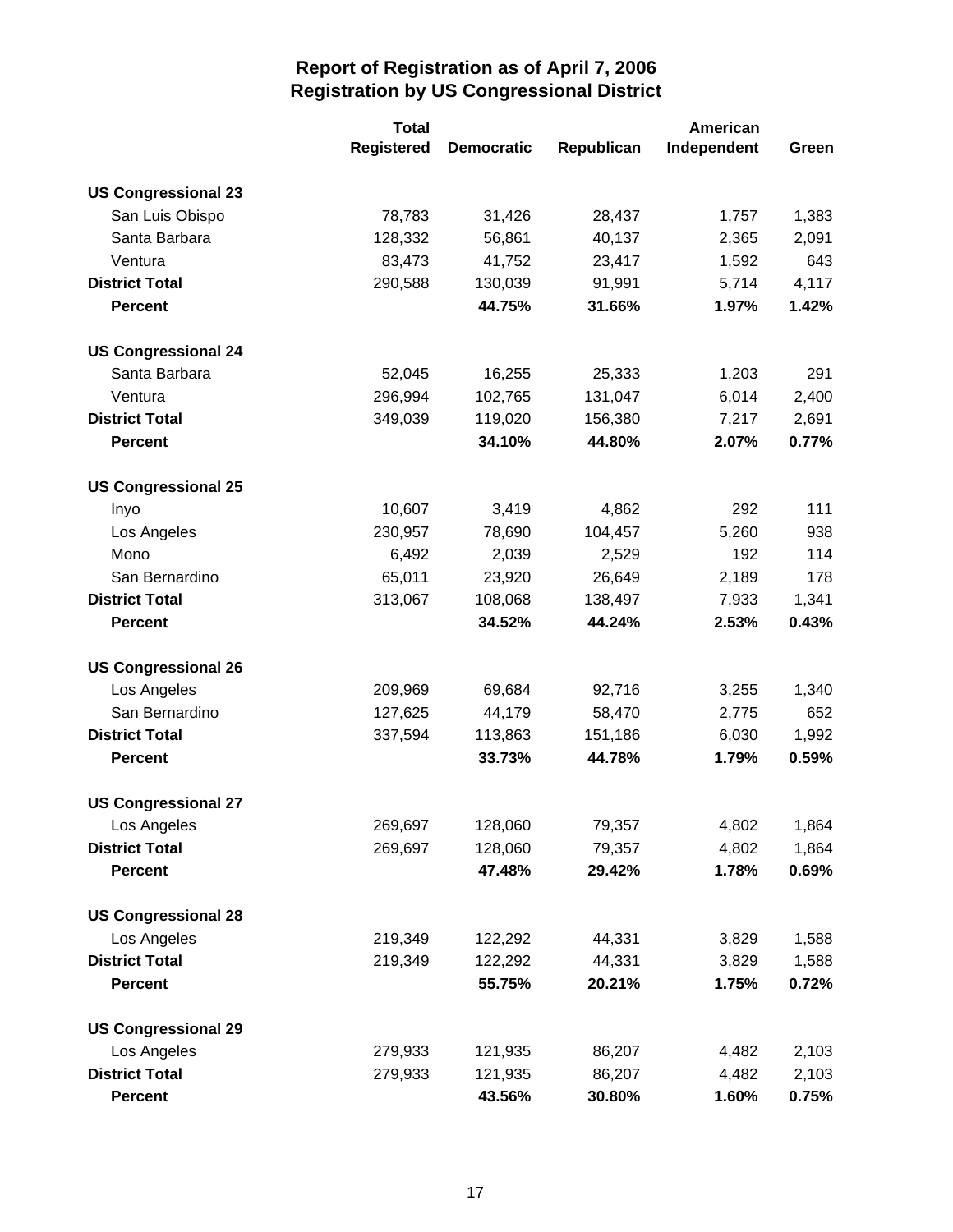|                            |             | <b>Natural</b> | Peace and |              | Decline to   |
|----------------------------|-------------|----------------|-----------|--------------|--------------|
|                            | Libertarian | Law            | Freedom   | <b>Other</b> | <b>State</b> |
| <b>US Congressional 23</b> |             |                |           |              |              |
| San Luis Obispo            | 570         | 82             | 152       | 989          | 13,987       |
| Santa Barbara              | 763         | 119            | 224       | 1,370        | 24,402       |
| Ventura                    | 384         | 119            | 293       | 697          | 14,576       |
| <b>District Total</b>      | 1,717       | 320            | 669       | 3,056        | 52,965       |
| <b>Percent</b>             | 0.59%       | 0.11%          | 0.23%     | 1.05%        | 18.23%       |
| <b>US Congressional 24</b> |             |                |           |              |              |
| Santa Barbara              | 248         | 24             | 78        | 503          | 8,110        |
| Ventura                    | 1,663       | 277            | 537       | 2,750        | 49,541       |
| <b>District Total</b>      | 1,911       | 301            | 615       | 3,253        | 57,651       |
| <b>Percent</b>             | 0.55%       | 0.09%          | 0.18%     | 0.93%        | 16.52%       |
| <b>US Congressional 25</b> |             |                |           |              |              |
| Inyo                       | 71          | 6              | 29        | 69           | 1,748        |
| Los Angeles                | 1,212       | 255            | 517       | 1,518        | 38,110       |
| Mono                       | 65          | 3              | 15        | 0            | 1,535        |
| San Bernardino             | 346         | 57             | 188       | 362          | 11,122       |
| <b>District Total</b>      | 1,694       | 321            | 749       | 1,949        | 52,515       |
| <b>Percent</b>             | 0.54%       | 0.10%          | 0.24%     | 0.62%        | 16.77%       |
| <b>US Congressional 26</b> |             |                |           |              |              |
| Los Angeles                | 1,002       | 183            | 700       | 1,291        | 39,798       |
| San Bernardino             | 590         | 110            | 385       | 576          | 19,888       |
| <b>District Total</b>      | 1,592       | 293            | 1,085     | 1,867        | 59,686       |
| <b>Percent</b>             | 0.47%       | 0.09%          | 0.32%     | 0.55%        | 17.68%       |
| <b>US Congressional 27</b> |             |                |           |              |              |
| Los Angeles                | 1,525       | 340            | 1,215     | 2,039        | 50,495       |
| <b>District Total</b>      | 1,525       | 340            | 1,215     | 2,039        | 50,495       |
| <b>Percent</b>             | 0.57%       | 0.13%          | 0.45%     | 0.76%        | 18.72%       |
| <b>US Congressional 28</b> |             |                |           |              |              |
| Los Angeles                | 1,180       | 344            | 1,130     | 1,577        | 43,078       |
| <b>District Total</b>      | 1,180       | 344            | 1,130     | 1,577        | 43,078       |
| <b>Percent</b>             | 0.54%       | 0.16%          | 0.52%     | 0.72%        | 19.64%       |
| <b>US Congressional 29</b> |             |                |           |              |              |
| Los Angeles                | 1,340       | 351            | 1,458     | 1,885        | 60,172       |
| <b>District Total</b>      | 1,340       | 351            | 1,458     | 1,885        | 60,172       |
| <b>Percent</b>             | 0.48%       | 0.13%          | 0.52%     | 0.67%        | 21.50%       |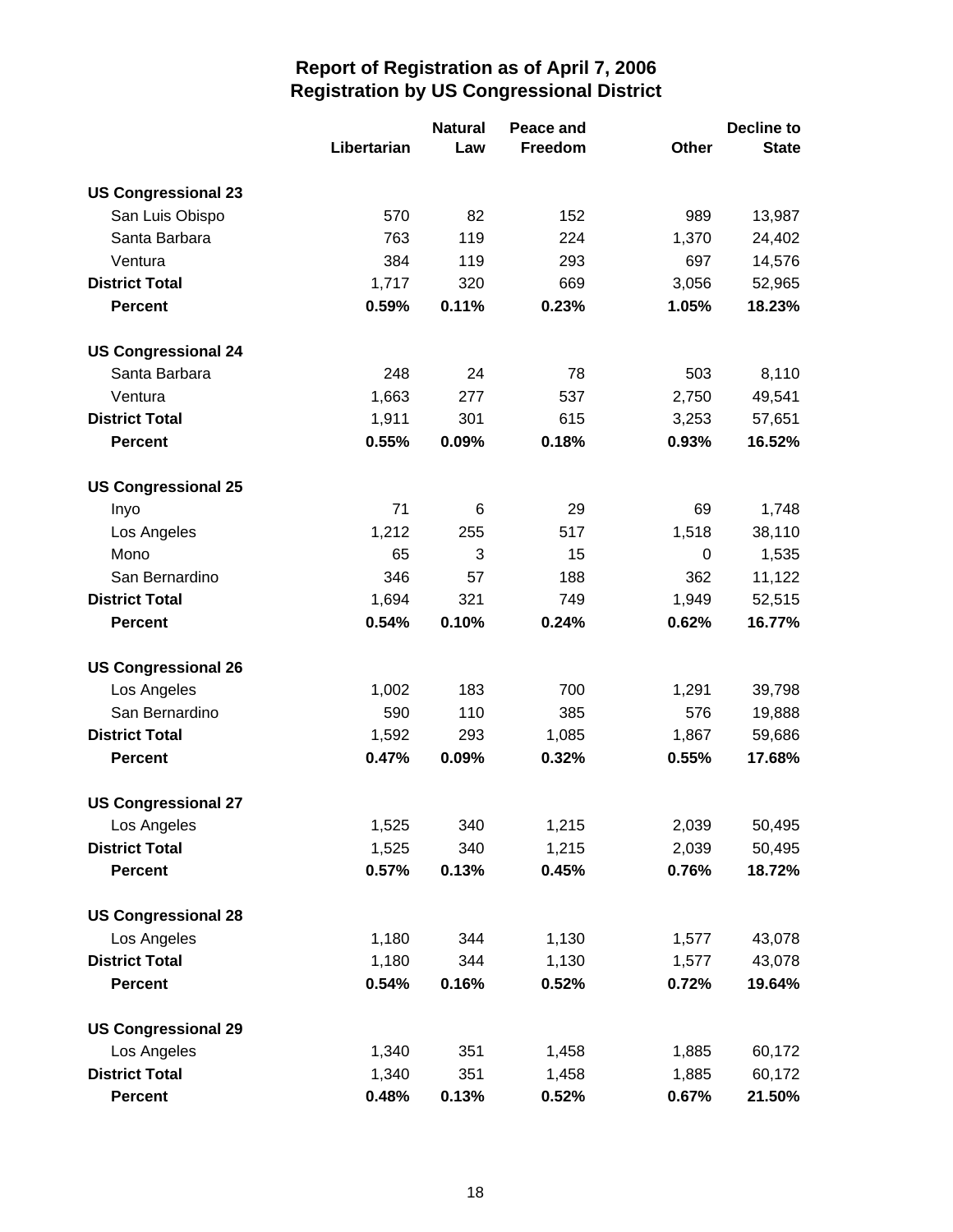|                            | <b>Total</b>      |                   | American   |             |       |
|----------------------------|-------------------|-------------------|------------|-------------|-------|
|                            | <b>Registered</b> | <b>Democratic</b> | Republican | Independent | Green |
| <b>US Congressional 30</b> |                   |                   |            |             |       |
| Los Angeles                | 382,221           | 191,451           | 97,133     | 5,746       | 3,576 |
| <b>District Total</b>      | 382,221           | 191,451           | 97,133     | 5,746       | 3,576 |
| <b>Percent</b>             |                   | 50.09%            | 25.41%     | 1.50%       | 0.94% |
| <b>US Congressional 31</b> |                   |                   |            |             |       |
| Los Angeles                | 160,045           | 93,670            | 25,060     | 2,410       | 1,916 |
| <b>District Total</b>      | 160,045           | 93,670            | 25,060     | 2,410       | 1,916 |
| <b>Percent</b>             |                   | 58.53%            | 15.66%     | 1.51%       | 1.20% |
| <b>US Congressional 32</b> |                   |                   |            |             |       |
| Los Angeles                | 212,686           | 108,683           | 54,559     | 3,547       | 865   |
| <b>District Total</b>      | 212,686           | 108,683           | 54,559     | 3,547       | 865   |
| <b>Percent</b>             |                   | 51.10%            | 25.65%     | 1.67%       | 0.41% |
| <b>US Congressional 33</b> |                   |                   |            |             |       |
| Los Angeles                | 262,350           | 171,379           | 30,390     | 3,840       | 2,295 |
| <b>District Total</b>      | 262,350           | 171,379           | 30,390     | 3,840       | 2,295 |
| <b>Percent</b>             |                   | 65.32%            | 11.58%     | 1.46%       | 0.87% |
| <b>US Congressional 34</b> |                   |                   |            |             |       |
| Los Angeles                | 166,266           | 96,382            | 33,174     | 2,628       | 763   |
| <b>District Total</b>      | 166,266           | 96,382            | 33,174     | 2,628       | 763   |
| <b>Percent</b>             |                   | 57.97%            | 19.95%     | 1.58%       | 0.46% |
| <b>US Congressional 35</b> |                   |                   |            |             |       |
| Los Angeles                | 221,385           | 147,129           | 30,587     | 3,518       | 893   |
| <b>District Total</b>      | 221,385           | 147,129           | 30,587     | 3,518       | 893   |
| <b>Percent</b>             |                   | 66.46%            | 13.82%     | 1.59%       | 0.40% |
| <b>US Congressional 36</b> |                   |                   |            |             |       |
| Los Angeles                | 311,226           | 136,339           | 97,900     | 5,220       | 2,760 |
| <b>District Total</b>      | 311,226           | 136,339           | 97,900     | 5,220       | 2,760 |
| <b>Percent</b>             |                   | 43.81%            | 31.46%     | 1.68%       | 0.89% |
| <b>US Congressional 37</b> |                   |                   |            |             |       |
| Los Angeles                | 239,920           | 143,864           | 44,016     | 4,221       | 1,528 |
| <b>District Total</b>      | 239,920           | 143,864           | 44,016     | 4,221       | 1,528 |
| <b>Percent</b>             |                   | 59.96%            | 18.35%     | 1.76%       | 0.64% |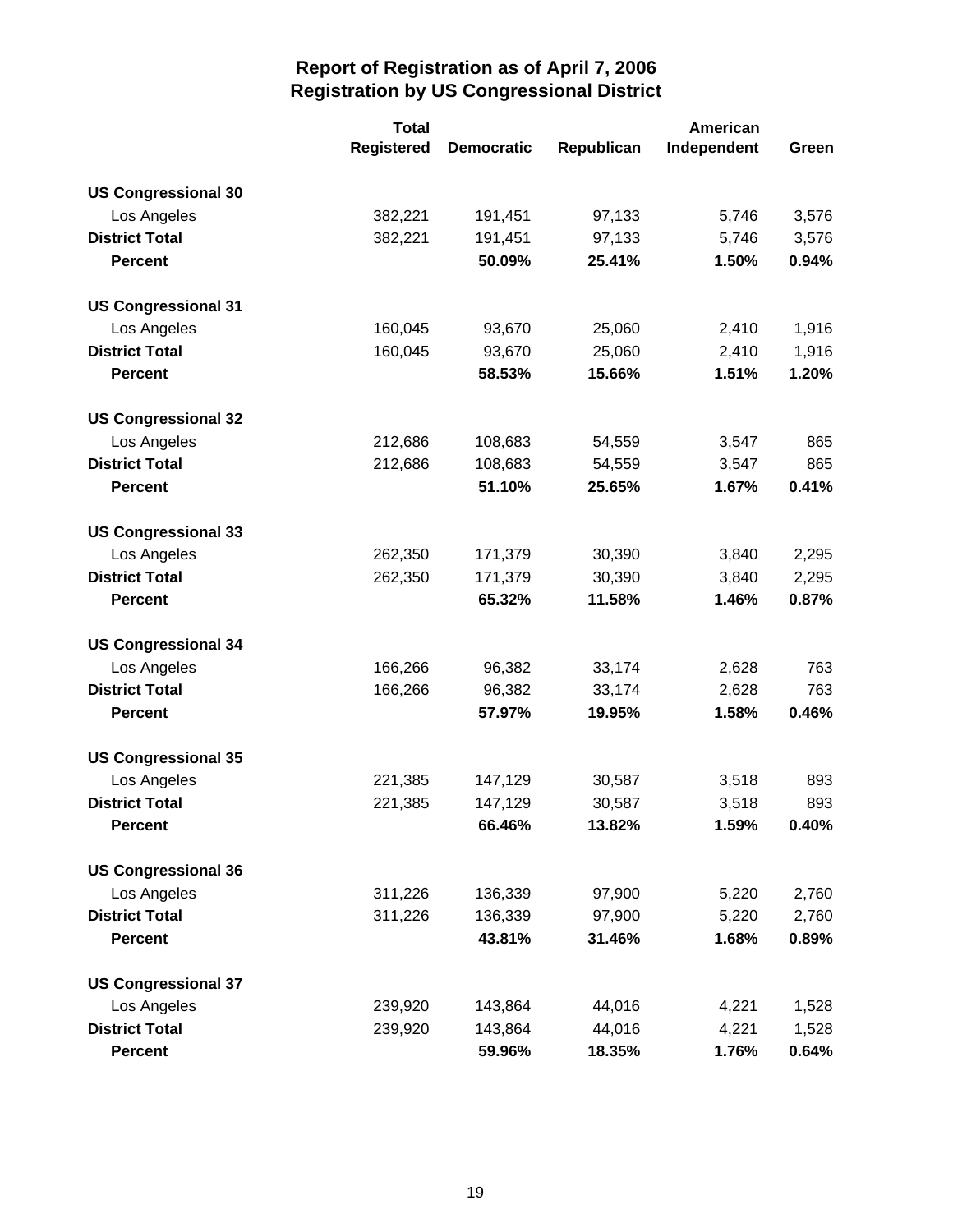|                            |             | <b>Natural</b> | Peace and |       | <b>Decline to</b> |
|----------------------------|-------------|----------------|-----------|-------|-------------------|
|                            | Libertarian | Law            | Freedom   | Other | <b>State</b>      |
| <b>US Congressional 30</b> |             |                |           |       |                   |
| Los Angeles                | 2,082       | 374            | 1,074     | 3,212 | 77,573            |
| <b>District Total</b>      | 2,082       | 374            | 1,074     | 3,212 | 77,573            |
| <b>Percent</b>             | 0.54%       | 0.10%          | 0.28%     | 0.84% | 20.30%            |
| <b>US Congressional 31</b> |             |                |           |       |                   |
| Los Angeles                | 710         | 350            | 1,567     | 995   | 33,367            |
| <b>District Total</b>      | 710         | 350            | 1,567     | 995   | 33,367            |
| <b>Percent</b>             | 0.44%       | 0.22%          | 0.98%     | 0.62% | 20.85%            |
| <b>US Congressional 32</b> |             |                |           |       |                   |
| Los Angeles                | 791         | 330            | 1,949     | 1,003 | 40,959            |
| <b>District Total</b>      | 791         | 330            | 1,949     | 1,003 | 40,959            |
| <b>Percent</b>             | 0.37%       | 0.16%          | 0.92%     | 0.47% | 19.26%            |
| <b>US Congressional 33</b> |             |                |           |       |                   |
| Los Angeles                | 1,168       | 847            | 1,576     | 1,801 | 49,054            |
| <b>District Total</b>      | 1,168       | 847            | 1,576     | 1,801 | 49,054            |
| <b>Percent</b>             | 0.45%       | 0.32%          | 0.60%     | 0.69% | 18.70%            |
| <b>US Congressional 34</b> |             |                |           |       |                   |
| Los Angeles                | 652         | 365            | 2,348     | 709   | 29,245            |
| <b>District Total</b>      | 652         | 365            | 2,348     | 709   | 29,245            |
| <b>Percent</b>             | 0.39%       | 0.22%          | 1.41%     | 0.43% | 17.59%            |
| <b>US Congressional 35</b> |             |                |           |       |                   |
| Los Angeles                | 704         | 1,507          | 1,721     | 1,087 | 34,239            |
| <b>District Total</b>      | 704         | 1,507          | 1,721     | 1,087 | 34,239            |
| <b>Percent</b>             | 0.32%       | 0.68%          | 0.78%     | 0.49% | 15.47%            |
| <b>US Congressional 36</b> |             |                |           |       |                   |
| Los Angeles                | 1,889       | 452            | 1,431     | 2,445 | 62,790            |
| <b>District Total</b>      | 1,889       | 452            | 1,431     | 2,445 | 62,790            |
| <b>Percent</b>             | 0.61%       | 0.15%          | 0.46%     | 0.79% | 20.18%            |
| <b>US Congressional 37</b> |             |                |           |       |                   |
| Los Angeles                | 1,033       | 1,202          | 2,122     | 1,148 | 40,786            |
| <b>District Total</b>      | 1,033       | 1,202          | 2,122     | 1,148 | 40,786            |
| <b>Percent</b>             | 0.43%       | 0.50%          | 0.88%     | 0.48% | 17.00%            |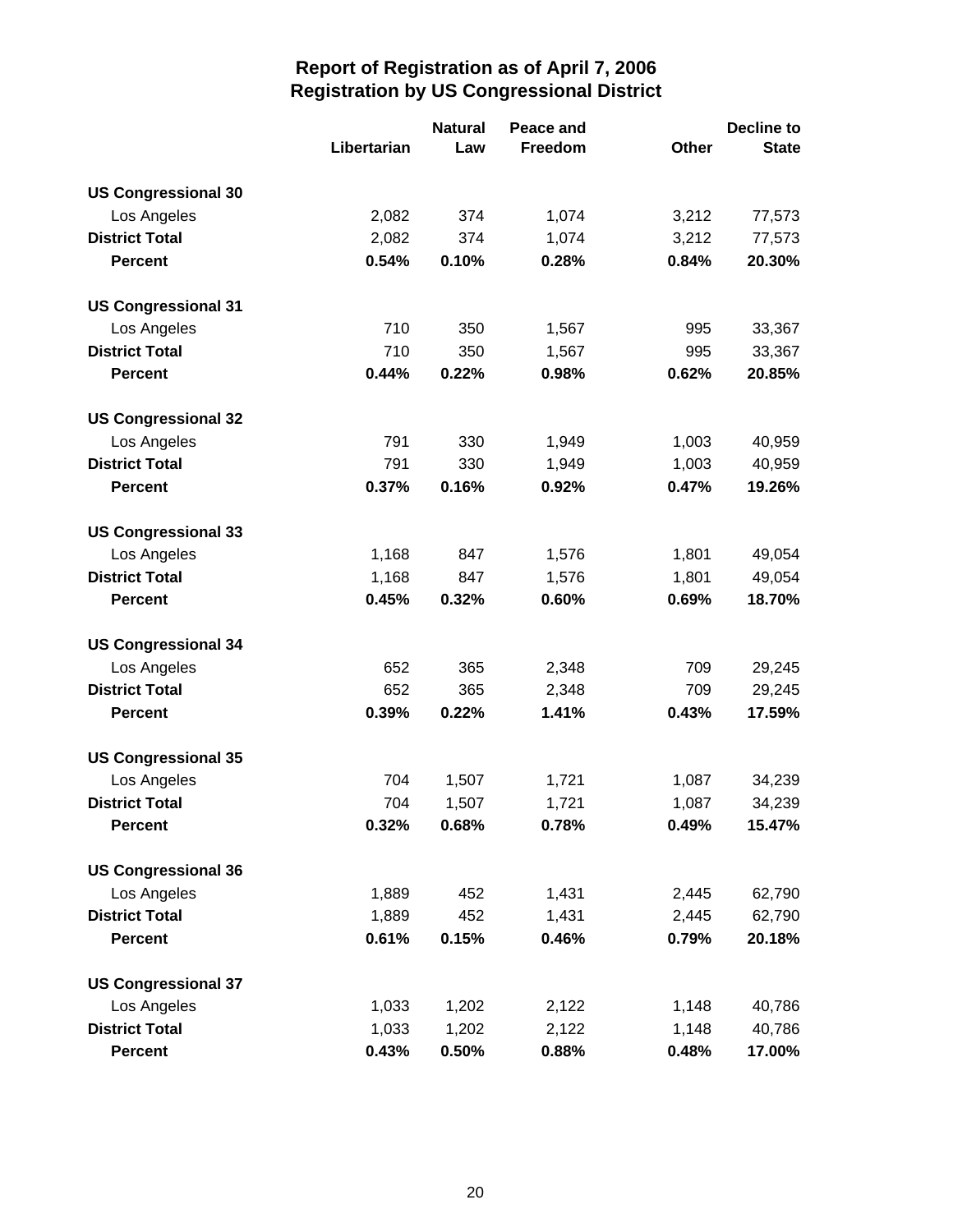|                            | <b>Total</b>      |                   | American   |             |       |
|----------------------------|-------------------|-------------------|------------|-------------|-------|
|                            | <b>Registered</b> | <b>Democratic</b> | Republican | Independent | Green |
| <b>US Congressional 38</b> |                   |                   |            |             |       |
| Los Angeles                | 218,696           | 123,554           | 49,864     | 3,386       | 821   |
| <b>District Total</b>      | 218,696           | 123,554           | 49,864     | 3,386       | 821   |
| <b>Percent</b>             |                   | 56.50%            | 22.80%     | 1.55%       | 0.38% |
| <b>US Congressional 39</b> |                   |                   |            |             |       |
| Los Angeles                | 230,935           | 117,917           | 65,245     | 3,767       | 878   |
| <b>District Total</b>      | 230,935           | 117,917           | 65,245     | 3,767       | 878   |
| <b>Percent</b>             |                   | 51.06%            | 28.25%     | 1.63%       | 0.38% |
| <b>US Congressional 40</b> |                   |                   |            |             |       |
| Orange                     | 315,645           | 100,536           | 148,916    | 6,206       | 1,593 |
| <b>District Total</b>      | 315,645           | 100,536           | 148,916    | 6,206       | 1,593 |
| <b>Percent</b>             |                   | 31.85%            | 47.18%     | 1.97%       | 0.50% |
| <b>US Congressional 41</b> |                   |                   |            |             |       |
| Riverside                  | 58,915            | 19,957            | 28,460     | 1,490       | 197   |
| San Bernardino             | 261,628           | 83,270            | 127,152    | 7,170       | 1,203 |
| <b>District Total</b>      | 320,543           | 103,227           | 155,612    | 8,660       | 1,400 |
| <b>Percent</b>             |                   | 32.20%            | 48.55%     | 2.70%       | 0.44% |
| <b>US Congressional 42</b> |                   |                   |            |             |       |
| Los Angeles                | 62,337            | 21,116            | 25,250     | 972         | 247   |
| Orange                     | 217,460           | 56,221            | 118,099    | 4,190       | 879   |
| San Bernardino             | 62,500            | 22,019            | 27,784     | 1,205       | 195   |
| <b>District Total</b>      | 342,297           | 99,356            | 171,133    | 6,367       | 1,321 |
| <b>Percent</b>             |                   | 29.03%            | 50.00%     | 1.86%       | 0.39% |
| <b>US Congressional 43</b> |                   |                   |            |             |       |
| San Bernardino             | 221,875           | 105,429           | 76,830     | 4,553       | 689   |
| <b>District Total</b>      | 221,875           | 105,429           | 76,830     | 4,553       | 689   |
| <b>Percent</b>             |                   | 47.52%            | 34.63%     | 2.05%       | 0.31% |
| <b>US Congressional 44</b> |                   |                   |            |             |       |
| Orange                     | 68,939            | 14,802            | 39,529     | 1,458       | 370   |
| Riverside                  | 243,025           | 85,080            | 108,912    | 5,284       | 1,114 |
| <b>District Total</b>      | 311,964           | 99,882            | 148,441    | 6,742       | 1,484 |
| <b>Percent</b>             |                   | 32.02%            | 47.58%     | 2.16%       | 0.48% |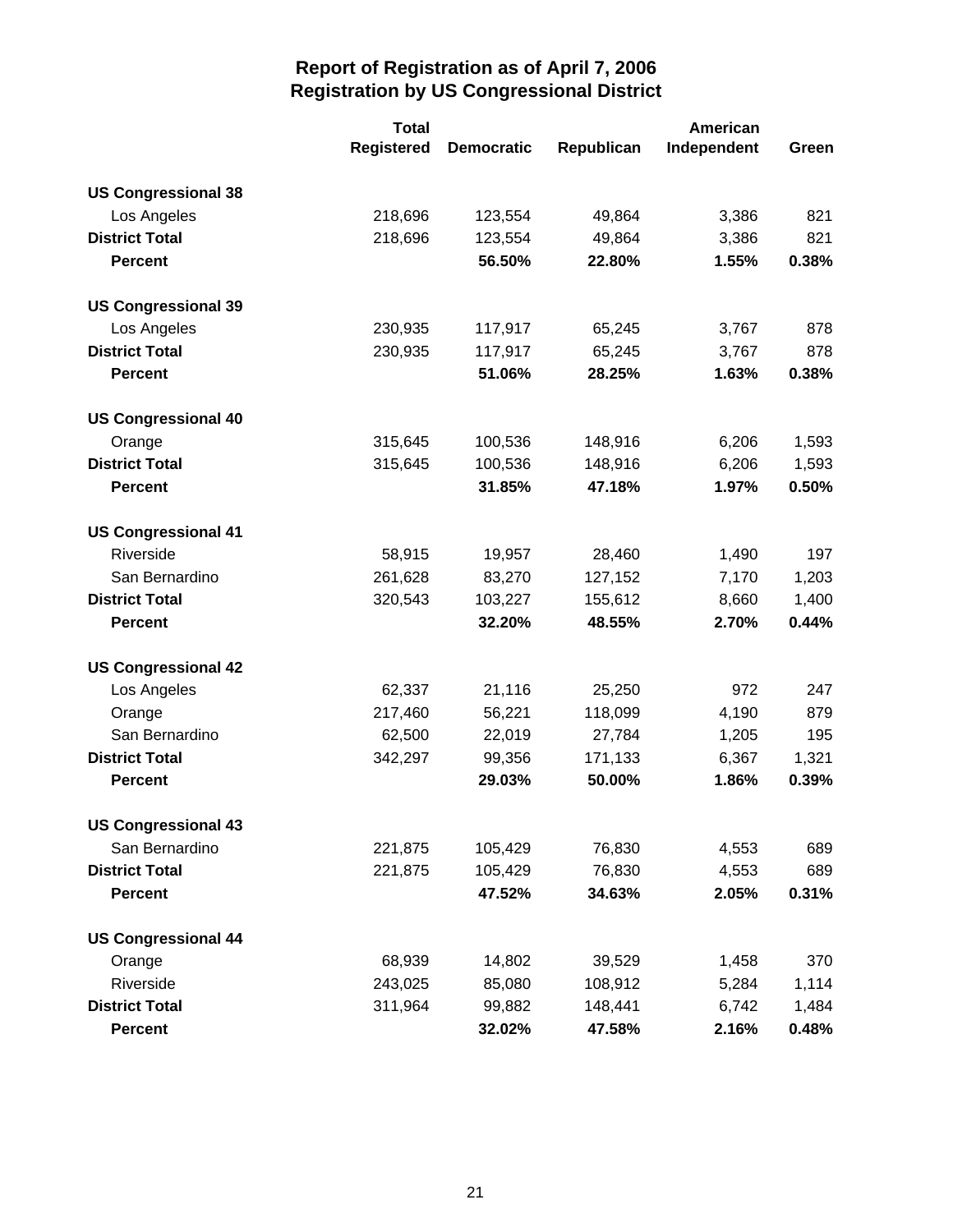|                            |             | <b>Natural</b> | Peace and |       | Decline to   |
|----------------------------|-------------|----------------|-----------|-------|--------------|
|                            | Libertarian | Law            | Freedom   | Other | <b>State</b> |
| <b>US Congressional 38</b> |             |                |           |       |              |
| Los Angeles                | 677         | 353            | 2,302     | 942   | 36,797       |
| <b>District Total</b>      | 677         | 353            | 2,302     | 942   | 36,797       |
| <b>Percent</b>             | 0.31%       | 0.16%          | 1.05%     | 0.43% | 16.83%       |
| <b>US Congressional 39</b> |             |                |           |       |              |
| Los Angeles                | 893         | 524            | 2,007     | 1,088 | 38,616       |
| <b>District Total</b>      | 893         | 524            | 2,007     | 1,088 | 38,616       |
| <b>Percent</b>             | 0.39%       | 0.23%          | 0.87%     | 0.47% | 16.72%       |
| <b>US Congressional 40</b> |             |                |           |       |              |
| Orange                     | 2,066       | 470            | 1,045     | 1,168 | 53,645       |
| <b>District Total</b>      | 2,066       | 470            | 1,045     | 1,168 | 53,645       |
| <b>Percent</b>             | 0.65%       | 0.15%          | 0.33%     | 0.37% | 17.00%       |
| <b>US Congressional 41</b> |             |                |           |       |              |
| Riverside                  | 279         | 48             | 121       | 348   | 8,015        |
| San Bernardino             | 1,490       | 265            | 677       | 1,494 | 38,907       |
| <b>District Total</b>      | 1,769       | 313            | 798       | 1,842 | 46,922       |
| <b>Percent</b>             | 0.55%       | 0.10%          | 0.25%     | 0.57% | 14.64%       |
| <b>US Congressional 42</b> |             |                |           |       |              |
| Los Angeles                | 212         | 70             | 254       | 333   | 13,883       |
| Orange                     | 1,164       | 244            | 405       | 705   | 35,553       |
| San Bernardino             | 260         | 137            | 171       | 288   | 10,441       |
| <b>District Total</b>      | 1,636       | 451            | 830       | 1,326 | 59,877       |
| <b>Percent</b>             | 0.48%       | 0.13%          | 0.24%     | 0.39% | 17.49%       |
| <b>US Congressional 43</b> |             |                |           |       |              |
| San Bernardino             | 780         | 297            | 1,134     | 1,053 | 31,110       |
| <b>District Total</b>      | 780         | 297            | 1,134     | 1,053 | 31,110       |
| <b>Percent</b>             | 0.35%       | 0.13%          | 0.51%     | 0.47% | 14.02%       |
| <b>US Congressional 44</b> |             |                |           |       |              |
| Orange                     | 483         | 90             | 108       | 261   | 11,838       |
| Riverside                  | 1,317       | 374            | 1,005     | 1,381 | 38,558       |
| <b>District Total</b>      | 1,800       | 464            | 1,113     | 1,642 | 50,396       |
| <b>Percent</b>             | 0.58%       | 0.15%          | 0.36%     | 0.53% | 16.15%       |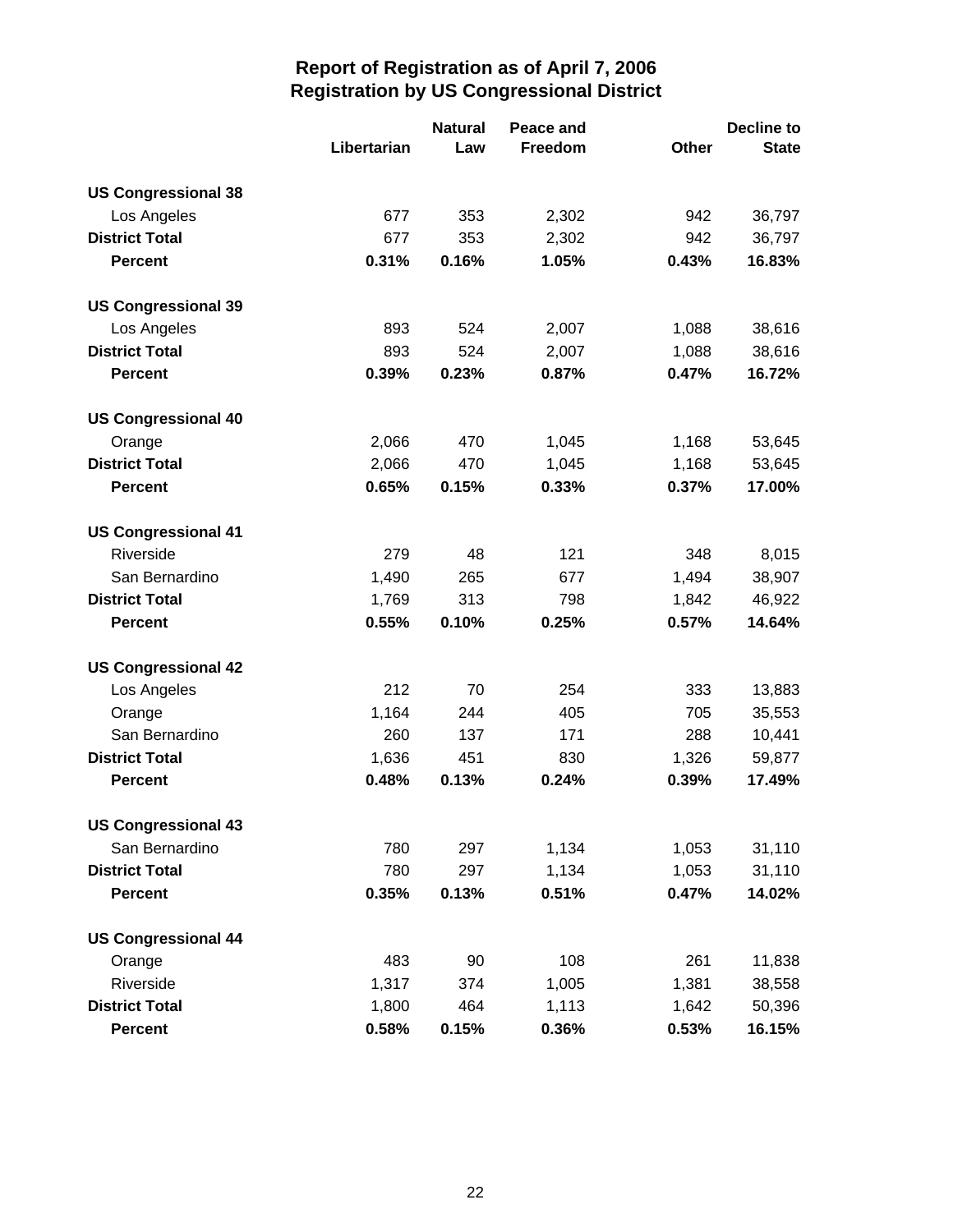|                            | <b>Total</b>      |                   | American   |             |       |
|----------------------------|-------------------|-------------------|------------|-------------|-------|
|                            | <b>Registered</b> | <b>Democratic</b> | Republican | Independent | Green |
| <b>US Congressional 45</b> |                   |                   |            |             |       |
| Riverside                  | 312,572           | 113,091           | 143,586    | 6,579       | 946   |
| <b>District Total</b>      | 312,572           | 113,091           | 143,586    | 6,579       | 946   |
| <b>Percent</b>             |                   | 36.18%            | 45.94%     | 2.10%       | 0.30% |
| <b>US Congressional 46</b> |                   |                   |            |             |       |
| Los Angeles                | 105,605           | 36,973            | 47,776     | 1,588       | 731   |
| Orange                     | 277,270           | 79,980            | 132,877    | 5,926       | 1,975 |
| <b>District Total</b>      | 382,875           | 116,953           | 180,653    | 7,514       | 2,706 |
| <b>Percent</b>             |                   | 30.55%            | 47.18%     | 1.96%       | 0.71% |
| <b>US Congressional 47</b> |                   |                   |            |             |       |
| Orange                     | 187,292           | 76,857            | 71,448     | 3,325       | 772   |
| <b>District Total</b>      | 187,292           | 76,857            | 71,448     | 3,325       | 772   |
| <b>Percent</b>             |                   | 41.04%            | 38.15%     | 1.78%       | 0.41% |
| <b>US Congressional 48</b> |                   |                   |            |             |       |
| Orange                     | 394,911           | 106,781           | 197,464    | 7,595       | 2,277 |
| <b>District Total</b>      | 394,911           | 106,781           | 197,464    | 7,595       | 2,277 |
| <b>Percent</b>             |                   | 27.04%            | 50.00%     | 1.92%       | 0.58% |
| <b>US Congressional 49</b> |                   |                   |            |             |       |
| Riverside                  | 121,280           | 36,017            | 59,564     | 2,881       | 432   |
| San Diego                  | 168,498           | 46,476            | 81,291     | 4,320       | 948   |
| <b>District Total</b>      | 289,778           | 82,493            | 140,855    | 7,201       | 1,380 |
| <b>Percent</b>             |                   | 28.47%            | 48.61%     | 2.49%       | 0.48% |
| <b>US Congressional 50</b> |                   |                   |            |             |       |
| San Diego                  | 354,345           | 105,202           | 156,918    | 7,713       | 2,341 |
| <b>District Total</b>      | 354,345           | 105,202           | 156,918    | 7,713       | 2,341 |
| <b>Percent</b>             |                   | 29.69%            | 44.28%     | 2.18%       | 0.66% |
| <b>US Congressional 51</b> |                   |                   |            |             |       |
| Imperial                   | 51,914            | 28,235            | 14,224     | 922         | 117   |
| San Diego                  | 202,997           | 92,510            | 62,399     | 3,627       | 751   |
| <b>District Total</b>      | 254,911           | 120,745           | 76,623     | 4,549       | 868   |
| <b>Percent</b>             |                   | 47.37%            | 30.06%     | 1.78%       | 0.34% |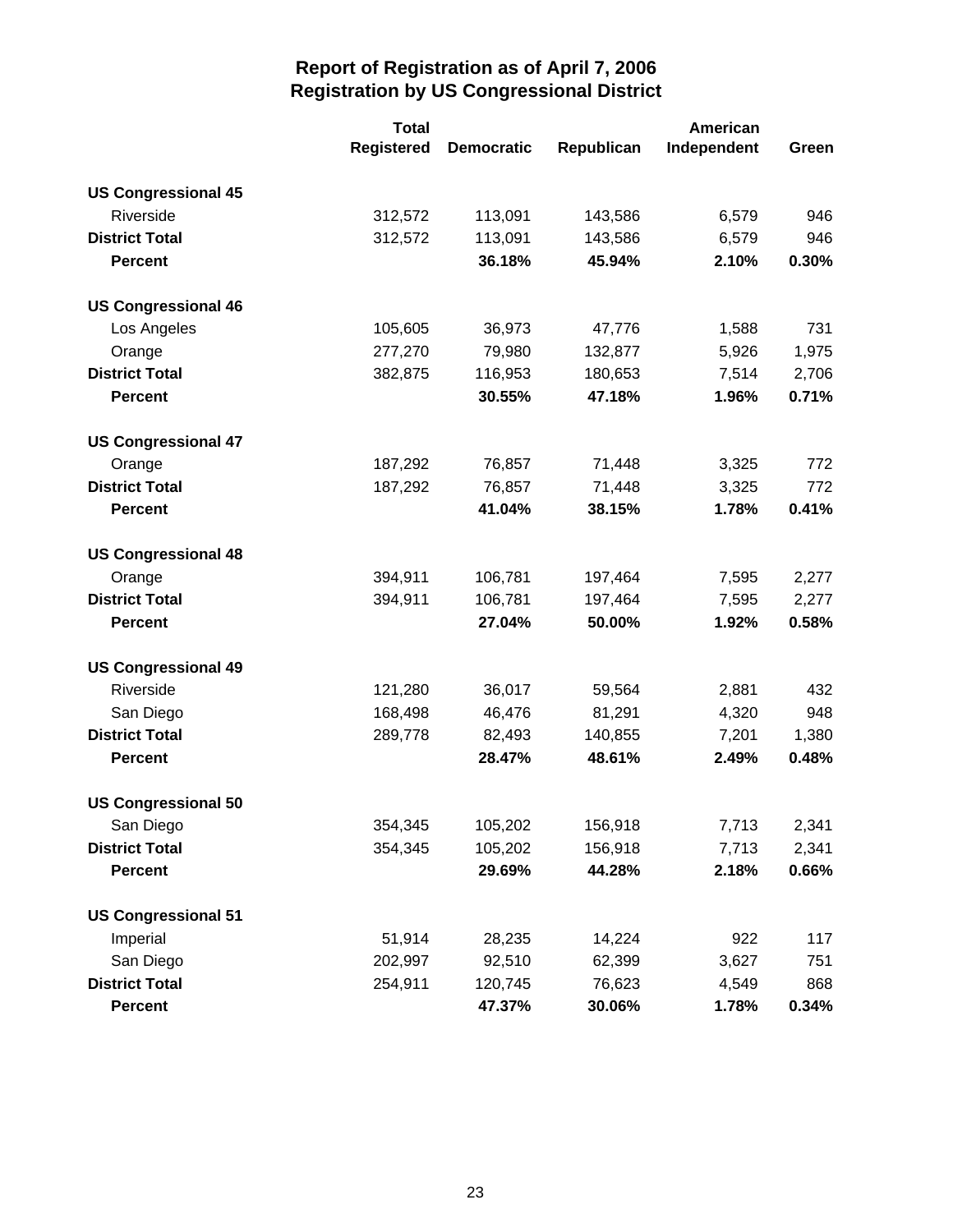|                            |             | <b>Natural</b> | Peace and |              | Decline to   |
|----------------------------|-------------|----------------|-----------|--------------|--------------|
|                            | Libertarian | Law            | Freedom   | <b>Other</b> | <b>State</b> |
| <b>US Congressional 45</b> |             |                |           |              |              |
| Riverside                  | 1,246       | 277            | 642       | 1,812        | 44,393       |
| <b>District Total</b>      | 1,246       | 277            | 642       | 1,812        | 44,393       |
| <b>Percent</b>             | 0.40%       | 0.09%          | 0.21%     | 0.58%        | 14.20%       |
| <b>US Congressional 46</b> |             |                |           |              |              |
| Los Angeles                | 593         | 90             | 244       | 700          | 16,910       |
| Orange                     | 2,360       | 590            | 752       | 1,138        | 51,672       |
| <b>District Total</b>      | 2,953       | 680            | 996       | 1,838        | 68,582       |
| <b>Percent</b>             | 0.77%       | 0.18%          | 0.26%     | 0.48%        | 17.91%       |
| <b>US Congressional 47</b> |             |                |           |              |              |
| Orange                     | 1,052       | 344            | 845       | 612          | 32,037       |
| <b>District Total</b>      | 1,052       | 344            | 845       | 612          | 32,037       |
| <b>Percent</b>             | 0.56%       | 0.18%          | 0.45%     | 0.33%        | 17.11%       |
| <b>US Congressional 48</b> |             |                |           |              |              |
| Orange                     | 2,773       | 488            | 606       | 1,321        | 75,606       |
| <b>District Total</b>      | 2,773       | 488            | 606       | 1,321        | 75,606       |
| <b>Percent</b>             | 0.70%       | 0.12%          | 0.15%     | 0.33%        | 19.15%       |
| <b>US Congressional 49</b> |             |                |           |              |              |
| Riverside                  | 650         | 137            | 274       | 871          | 20,454       |
| San Diego                  | 1,163       | 251            | 322       | 816          | 32,911       |
| <b>District Total</b>      | 1,813       | 388            | 596       | 1,687        | 53,365       |
| <b>Percent</b>             | 0.63%       | 0.13%          | 0.21%     | 0.58%        | 18.42%       |
| <b>US Congressional 50</b> |             |                |           |              |              |
| San Diego                  | 2,226       | 668            | 570       | 1,799        | 76,908       |
| <b>District Total</b>      | 2,226       | 668            | 570       | 1,799        | 76,908       |
| <b>Percent</b>             | 0.63%       | 0.19%          | 0.16%     | 0.51%        | 21.70%       |
| <b>US Congressional 51</b> |             |                |           |              |              |
| Imperial                   | 167         | 64             | 205       | 281          | 7,699        |
| San Diego                  | 788         | 1,273          | 636       | 768          | 40,245       |
| <b>District Total</b>      | 955         | 1,337          | 841       | 1,049        | 47,944       |
| <b>Percent</b>             | 0.37%       | 0.52%          | 0.33%     | 0.41%        | 18.81%       |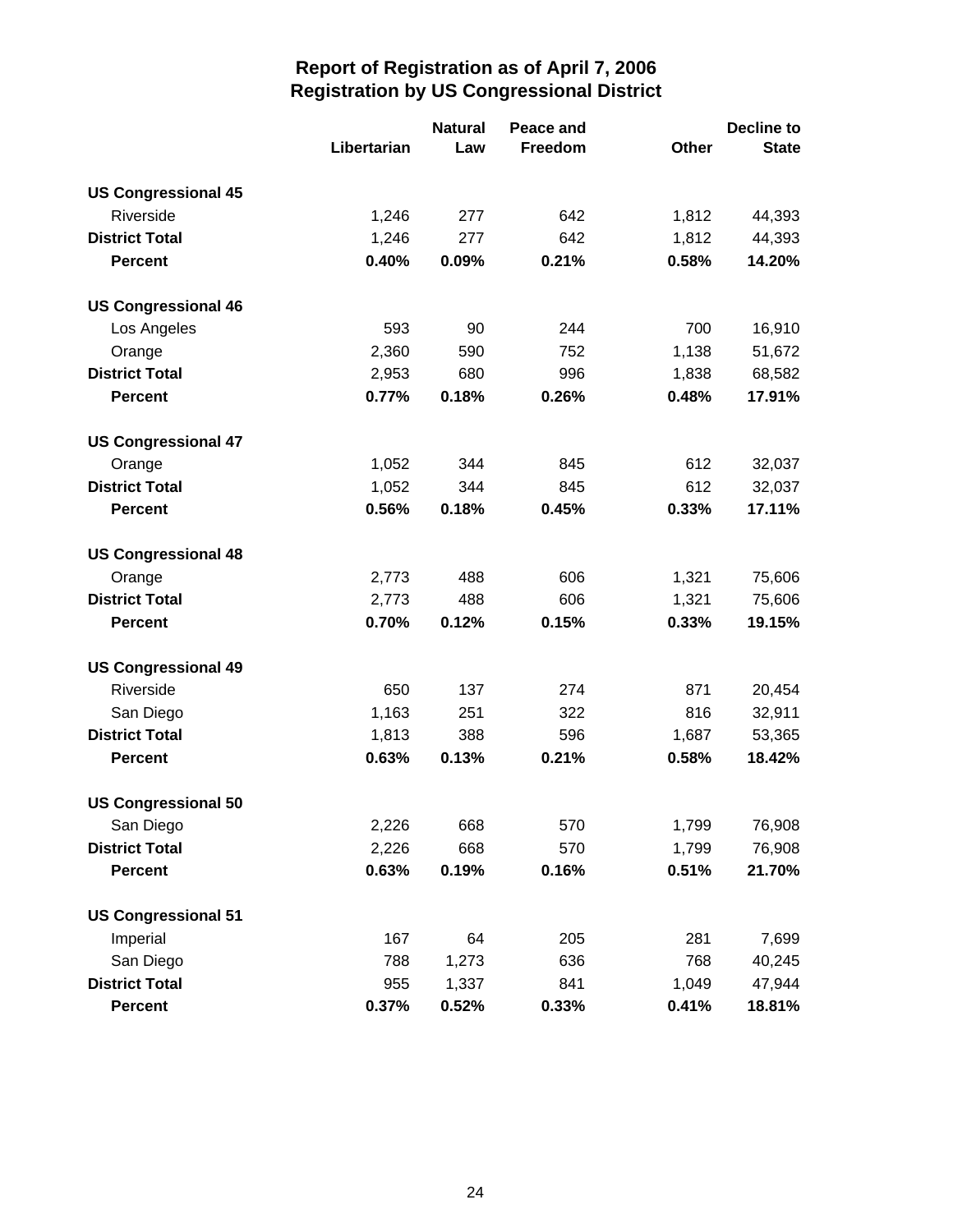|                            | Total             |                   |            | American    |         |
|----------------------------|-------------------|-------------------|------------|-------------|---------|
|                            | <b>Registered</b> | <b>Democratic</b> | Republican | Independent | Green   |
| <b>US Congressional 52</b> |                   |                   |            |             |         |
| San Diego                  | 335,214           | 101,012           | 154,241    | 7,903       | 1,745   |
| <b>District Total</b>      | 335,214           | 101,012           | 154,241    | 7,903       | 1,745   |
| <b>Percent</b>             |                   | 30.13%            | 46.01%     | 2.36%       | 0.52%   |
| <b>US Congressional 53</b> |                   |                   |            |             |         |
| San Diego                  | 282,877           | 117,083           | 82,489     | 6,577       | 3,515   |
| <b>District Total</b>      | 282,877           | 117,083           | 82,489     | 6,577       | 3,515   |
| <b>Percent</b>             |                   | 41.39%            | 29.16%     | 2.33%       | 1.24%   |
| <b>State Total</b>         | 15,570,469        | 6,646,082         | 5,382,707  | 306,818     | 142,936 |
| <b>Percent</b>             |                   | 42.68%            | 34.57%     | 1.97%       | 0.92%   |